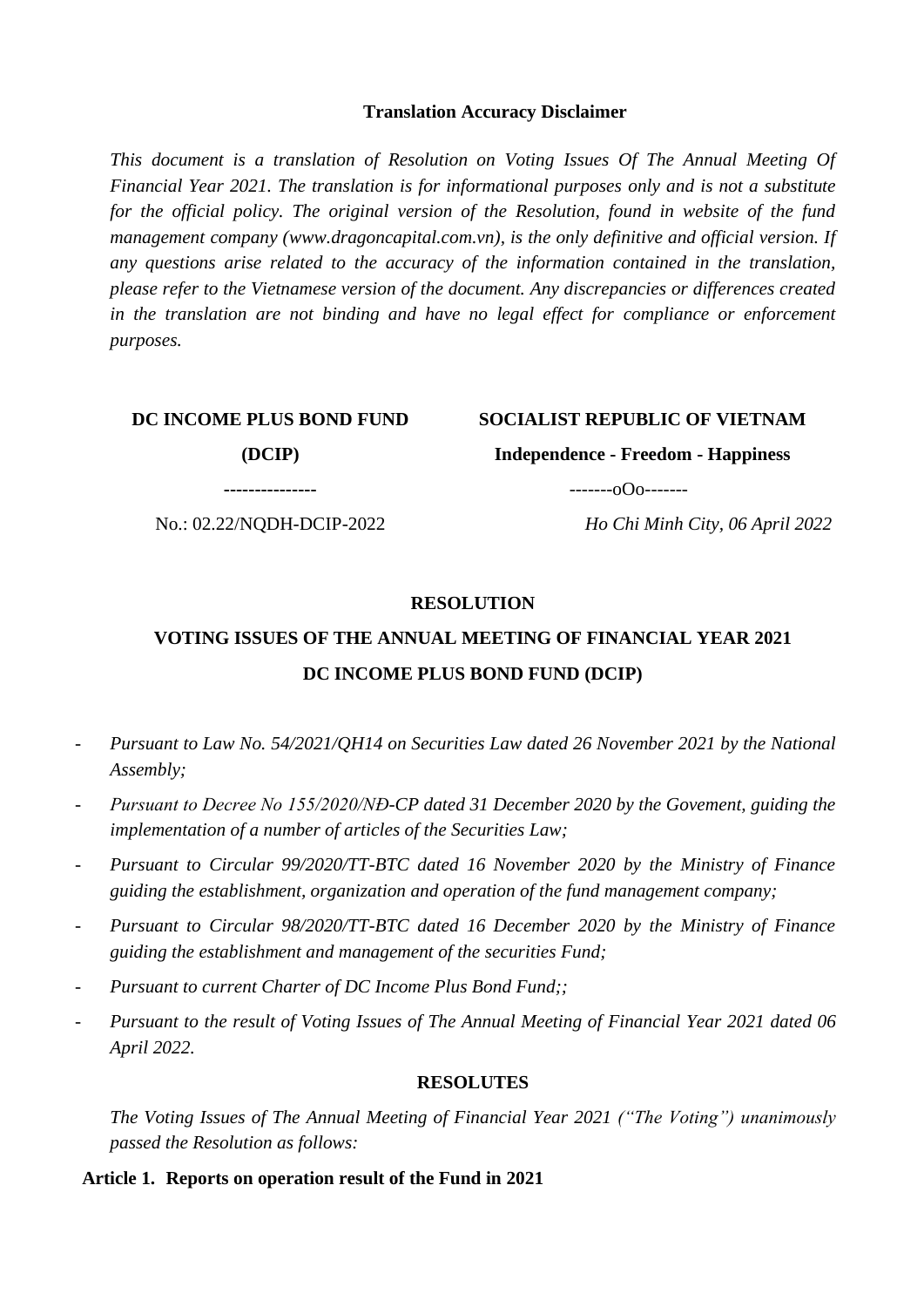The Voting unanimously agreed Reports on operation result of the Fund in 2021 as follow:

On 26-April-2021, in the fund's second Annual General Meeting (AGM), the investors had the consensus on changing the fund's target and strategies from multi-type investments to focusing on fixed income with higher risk protection. The fund's strategy based on macro and fundamental analysis gathering with tactic hedge to provide investment decisions with the objective of capital protection and enhance profitability. The targeted assets of DCIP including term deposits at commercial banks, money market instruments, government bonds, municipal bonds, listed and non-listed bonds issued by domestic enterprises and other instruments that are allowed by Vietnamese laws. The fund's charter and prospectus had changed in April -2021 based on the AGM decision. The new license was received on 24-May-2021 with the new official name of Quỹ Gia Tăng Thu Nhập Cố Định DC, English name: DC Income Plus Bond Fund, brief name: DCIP.

In 2021, DCIP had 2 different periods:  $1<sup>st</sup>$  period from beginning of the year till the time receiving the new license  $(1/1/2021 - 23/05/2021)$ ; and  $2<sup>nd</sup>$  period from the time receiving the new license to the year end (24/05/2021 - 31/12/2021).

- Period 1 ( $1/1/2021 23/05/2021$ ): The fund started the year 2021 with total NAV at only VND 11.8 billion. All was in cash and term deposits. With the small size, DCIP had to bear minimum fixed expense such as fee for custodian bank, audit fee, ... This situation was the key reason for the NAV/share dropped from 9,673.85 VND/share to 9,288.94 VND/Share, equivalent to the negative income of 3.98%YTD.
- Period 2 (24/05/2021 31/12/2021): With the AGM decision of changing the fund's target and strategy in April-2021, the fund received new inflows and started disbursing into fixed income instruments right from May. Till 31-Dec-2021, DCIP invested in 9 corporate bonds, 4 certificate of deposits and a lot of term deposits. In its new period of more than 6 months, the NAV/share increased from 9,288.94 VND/share to 9,663.42 VND/share, equivalent to 4.02% (compared to the NAV/share as end of May). The return from the second period had compensated the loss of the first period. The performance of whole year 2021 was in slight loss at -0.11%, much better than -3.98% as end of period 1.

As end of 2021, 99.64% of the portfolio invested in fixed income instruments with balancing allocation into 3 categories, including: corporate bonds, certificate of deposits and term deposits. For full year 2021, the fund made more than VND 9.3 billion in total. Basically, DCIP had well reached its target for 2021.

### *Asset allocation*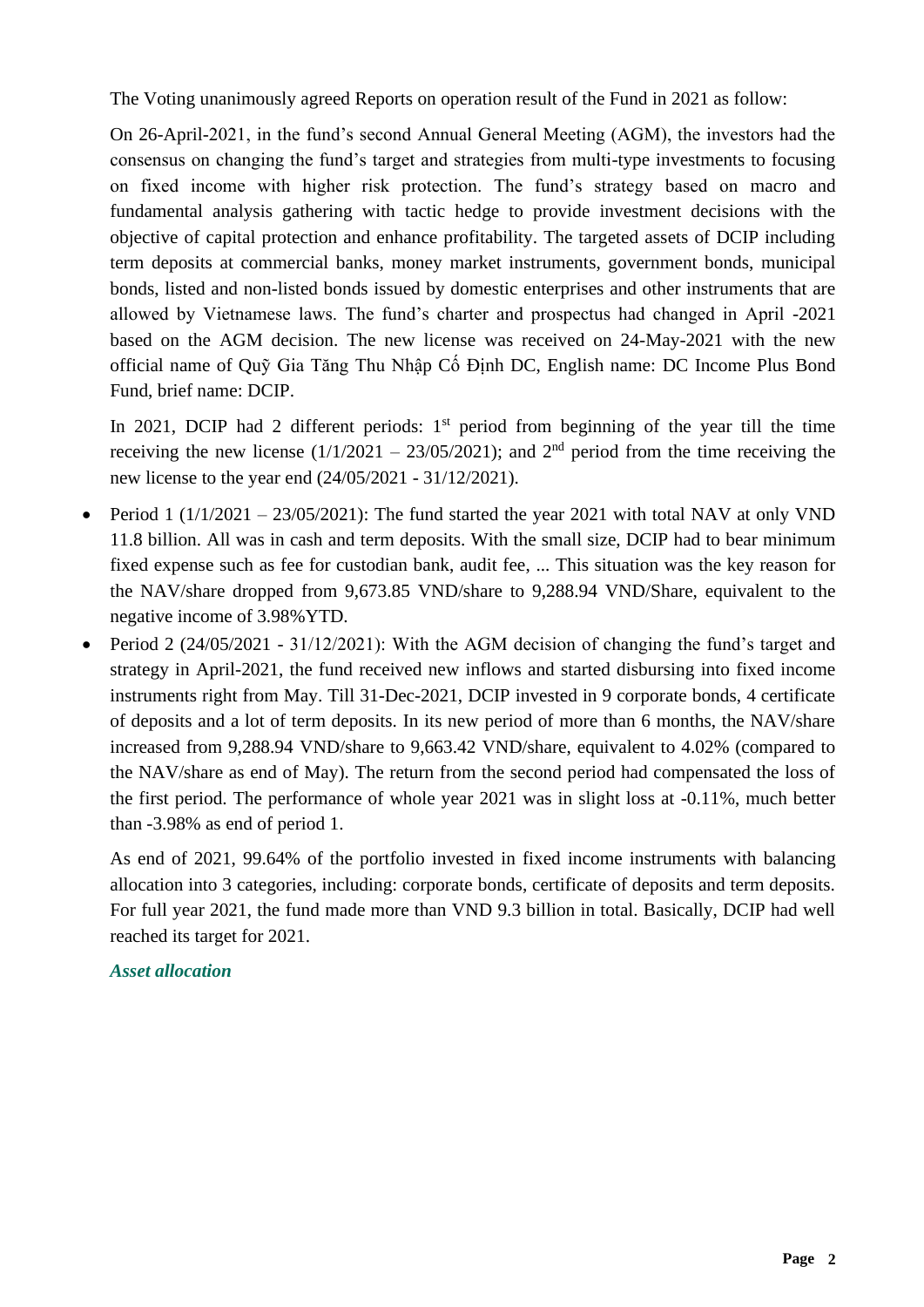

### **Article 2. Audited Annual financial statement of the Fund in 2021**

The Voting unanimously agreed Audited Annual financial statement of the Fund in 2021.

Please see the content of Fund's Audited Financial Statement in 2021 on DCVFM's website at www.dragoncapital.com.vn.

### **Article 3. Profit distribution plan of the Fund in 2021.**

The Voting unanimously agreed Profit distribution plan of the Fund in 2021 as follow:

Up to clause 61 of the fund's charter, DCIP will not deliver dividend to avoid extra expense. All of the income will stay with the fund be reinvested.

### **Article 4. Operational plan of the Fund in 2022**

The Voting unanimously agreed Operational plan of the Fund in 2022 as follow:

Looking back, 2021 was the second year that the whole world got bad hit from Covid-19. In 2021, Vietnam GDP growth increased 2.58%, lower than the level of 2.9% in 2020, and was the second year in its low range. However, compared to many other countries which had to face with negative growth, Vietnam still had encouraging growth level thanks to its well-control to the pandemic. With stimulus packages focus on infrastructure development, Vietnamese economy is expected to be able to come over the challenges, continually develop at stable growth and still be one of the chosen places of FDI investors.

Regarding investment strategy, with the target of maintaining good liquidity, keep low risk for the portfolio and delivering decent stable income, DCIP will seek for good investments in fixed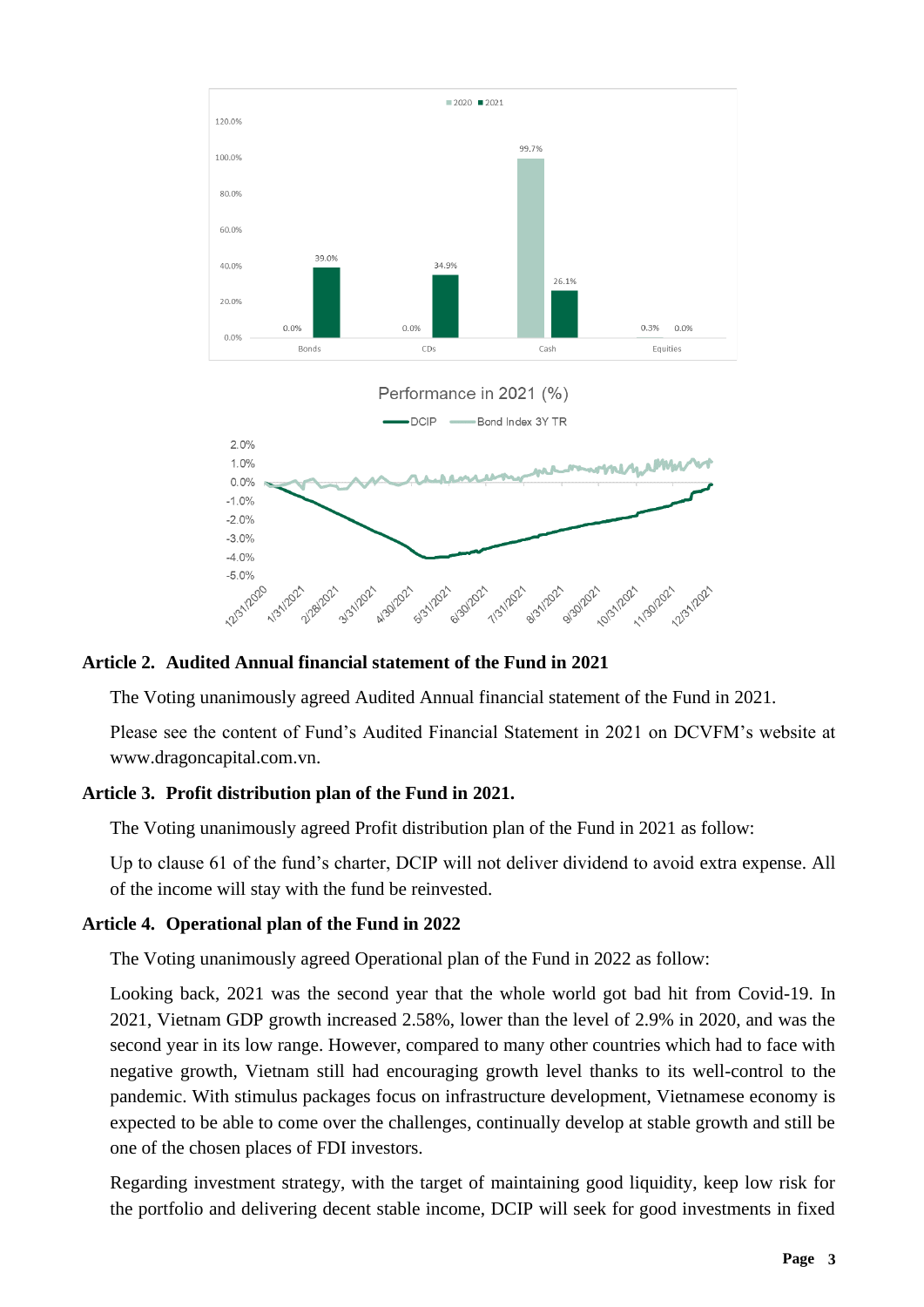income and money market. The fund will consider investing in government bonds when there is a good time. The government bonds had been at record low levels for all tenors. The average rate of 5 and 10 years were at only 0.94% and 2.17% as at end 2021. Liquidity of banking system was at good level. Short-term investments in government bond will depend on the market condition and the fund size. If the fund is too small, we may not access to government bond market, which requires big enough tradable size for one transaction.

Different to the government bond market, which is not good nor suitable for a small fund likes DCIP, the corporate bond market had big advances in the recent years. Only in the year 2021, the total corporate bond issuance was more than VND 600 trillion, which was almost double the new issuance of government bonds. The yield of corporate bonds was still at high ranges with the average spreads at 2-5% compared to deposit rates of the same tenors. The number of new investors joining the market increased significantly from the professional individuals. With the liquidity is comparatively low, no credit rating agency exists, the risk, especially credit risk, is high for bond investors. However, corporate bond is still a fresh and attractive channel, which is expected to have a lot of growth in the near future. For DCIP, corporate bond had been taken as its key asset class. Being run by a professional team, the fund is expected to have good and safe investment in corporate bonds.

### **Article 5. Auditor selection for the Fund in 2022**

The Voting unanimously authorized the Board of Representatives ("BOR") to select one of the two proposed auditing companies for auditing financial statements of the Fund in 2022.

| Fund <sup>'</sup> | NAV @<br>31/12/2020 | NAV @<br>$\overline{31/12/2021}$ | Increase/d<br>ecrease<br><b>NAV</b> | <b>Audit fee</b><br>2021 |            | <b>Audit fee proposals for</b><br>2022<br>(Mil VND) |
|-------------------|---------------------|----------------------------------|-------------------------------------|--------------------------|------------|-----------------------------------------------------|
|                   | (Bil VND)           | (Bil VND)                        | (%)                                 | (Mil VND)                | <b>PwC</b> | <b>KPMG</b>                                         |
| <b>DCIP</b>       | 11.81               | 271.33                           | 2197%                               | 85                       | 100        | 180                                                 |
|                   |                     |                                  |                                     | % Change                 | 18%        | 111.76%                                             |

*Note:* The above fees exclude VAT.

- The selection of the audit firm will base on the followings:
- Reasonable fee;
- Continuity of the audit firm;
- Professional;
- Capability to meet fund's requirements.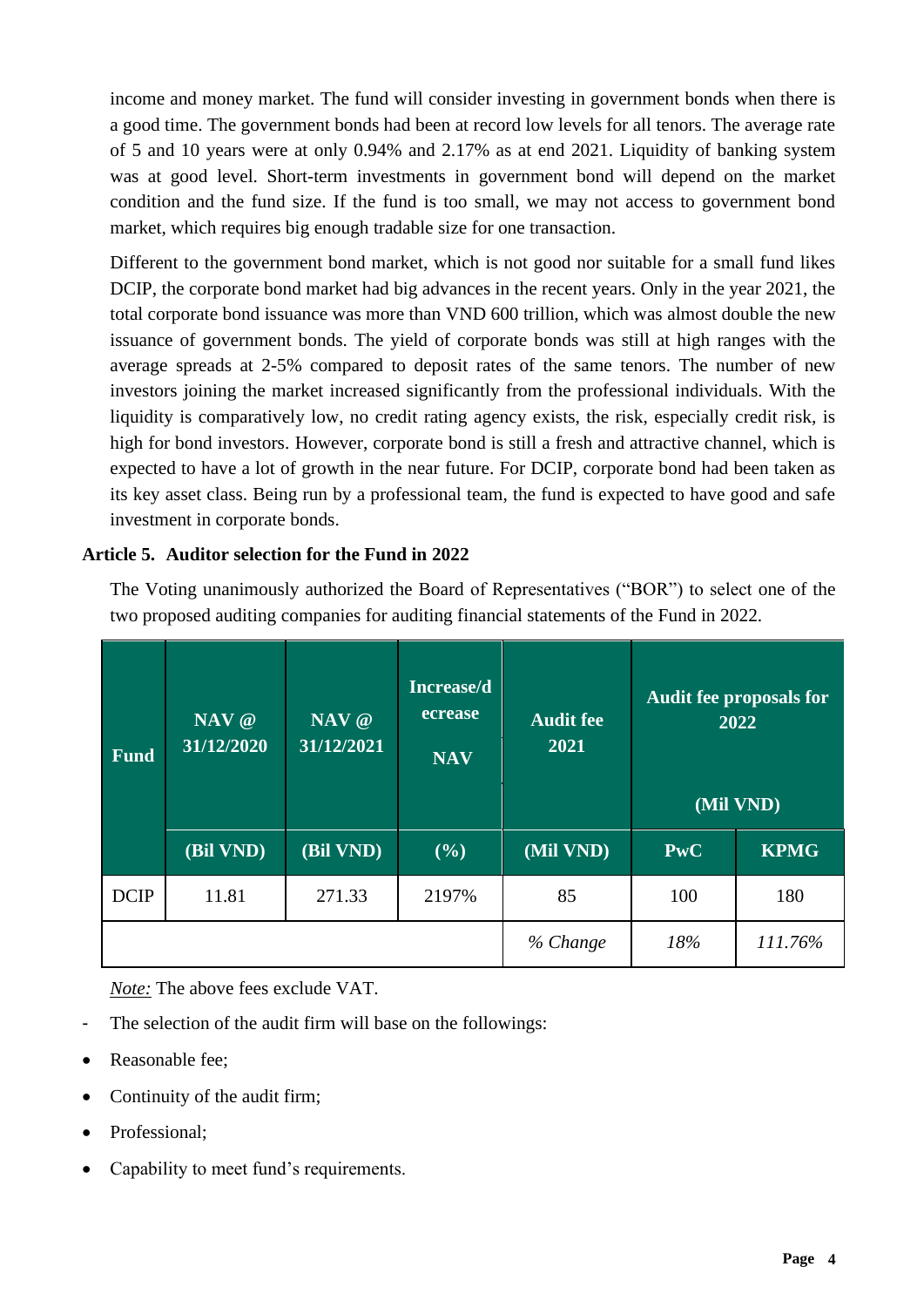### **Article 6. Total operating budget for BOR in 2022.**

The Voting unanimously agreed Total operating budget for BOR in 2022 as follow:

a. Remuneration of BoR budget in 2022:

| No. | <b>Name of expense</b> | <b>Budget in</b><br>2022 | <b>Actual</b> in<br>2021 | % increase/<br>decrease |
|-----|------------------------|--------------------------|--------------------------|-------------------------|
|     | Remuneration           | 87,000,000               | 98, 332, 193             | $-11.52\%$              |

- The remuneration of the Board of Representatives will be planned for one Chairman, two members, and one secretary detailed as follows:
- Chairman: 4 million dong/ month
- Member: 2 million dong/ month
- Secretary: 1 million dong/ month

The remuneration of the new member will be calculated based on the abovementioned constituents.

- **-** From the AGM 2021 (expected in April 2022) onwards, DCVFM proposes that if a secretary and/or member(s) of the Board are employees of DCVFM, they will not receive the remuneration.
- **-** Remuneration budget for the BoR in 2022 is reduced 11,52% compared to 2021 because one member and the secretary to the Board are employees of DCVFM, they will not receive the remuneration from May 2022. In case the AGM is completed earlier or later than April 2022, the remuneration will be adjusted accordingly.
- b. Budget for the expenses related to activities of BoR:

All meetings of the Board of Representatives will be almost in the form of a teleconference or via papers; hence meeting expenses will be minimal in 2022. Therefore, DCVFM will not propose the budget of meeting BoR expenses and will not accrue this expense in periodic NAVs of the Fund. Instead, DCVFM will account for this expense in relevant NAV when it incurs.

The actual expenses regarding meetings of BoR in 2022 will be reported to the BoR at the annual meeting of the 4<sup>th</sup> Quarter and the next AGM.

### **Article 7. Amendment, supplement to the Fund Charter**

The Voting unanimously agreed all content of Amendment, supplement to the Fund Charter:

### **7.1.Amendments to legal grounds:** *update legal documents.*

### **"1. LEGAL BASIS**

...

• **[Circular No. 127/2018/TT-BTC dated December 27, 2018 of the Ministry of Finance on the](https://thuvienphapluat.vn/van-ban/Chung-khoan/Thong-tu-127-2018-TT-BTC-gia-dich-vu-linh-vuc-chung-khoan-ap-dung-tai-So-giao-dich-chung-khoan-380427.aspx)  [price of services in the field of securities applicable at the Stock Exchange and The](https://thuvienphapluat.vn/van-ban/Chung-khoan/Thong-tu-127-2018-TT-BTC-gia-dich-vu-linh-vuc-chung-khoan-ap-dung-tai-So-giao-dich-chung-khoan-380427.aspx)  [Vietnam Securities Depository issued by the Minister of Finance](https://thuvienphapluat.vn/van-ban/Chung-khoan/Thong-tu-127-2018-TT-BTC-gia-dich-vu-linh-vuc-chung-khoan-ap-dung-tai-So-giao-dich-chung-khoan-380427.aspx)**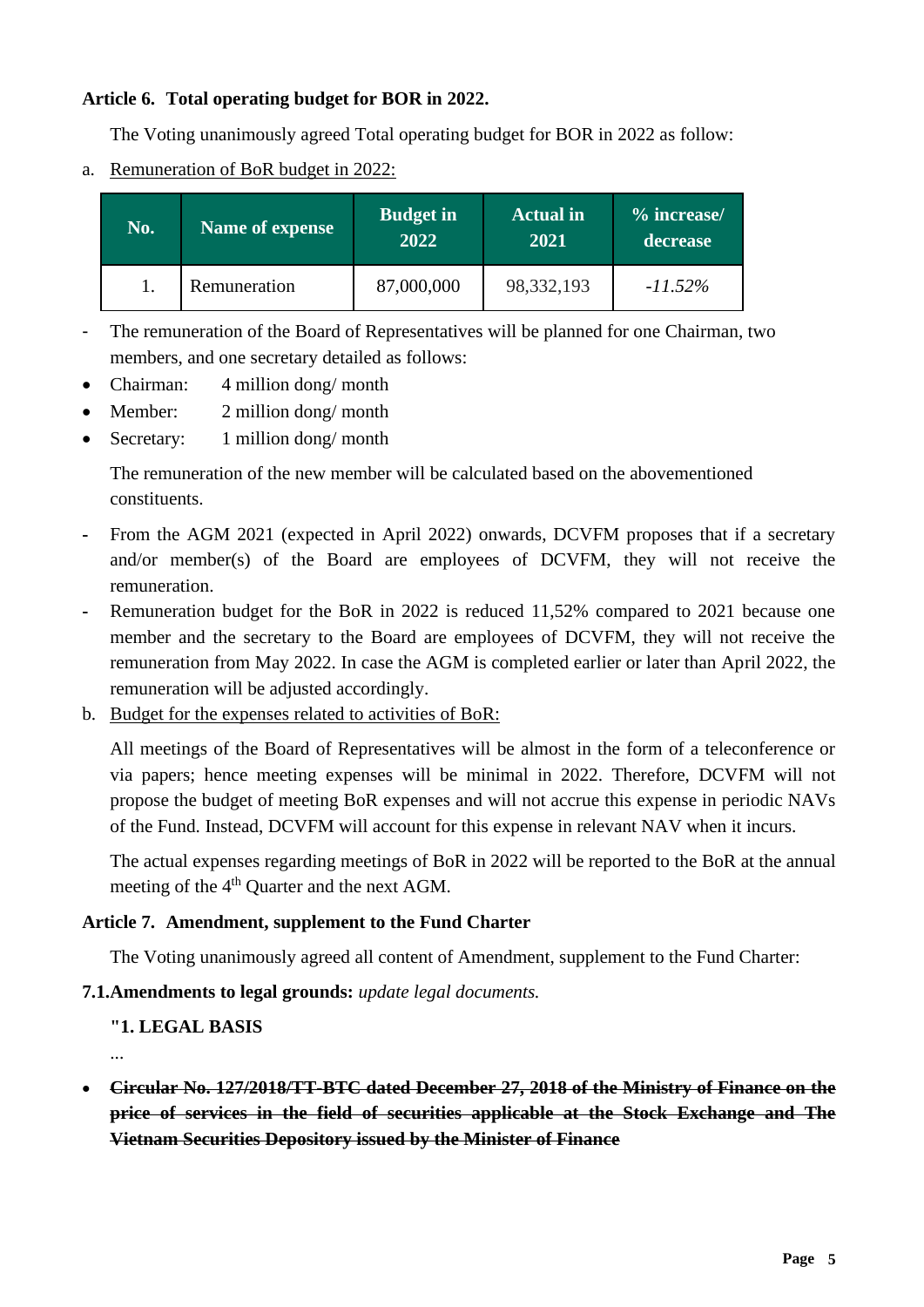- **Circular No. 101/2021/TT-BTC dated November 17, 2021 issued by the Minister of Finance on the price of services in the field of securities applicable at the Stock Exchange and Vietnam Securities Depository and Clearing Corporation, effective from January 1, 2022;**
- **Circular No. 128/2018/TT-BTC dated December 27, 2018 of the Ministry of Finance stipulates the price of services in the field of securities applicable to securities trading organizations and commercial banks participating in the stock market;**
- **[Circular No. 102/2021/TT-BTC dated November 17, 2021 issued by the Minister of Finance](https://thuvienphapluat.vn/van-ban/Chung-khoan/Thong-tu-102-2021-TT-BTC-gia-dich-vu-linh-vuc-chung-khoan-tai-to-chuc-kinh-doanh-chung-khoan-495499.aspx)  on the price of services in [the field of securities applicable to securities trading](https://thuvienphapluat.vn/van-ban/Chung-khoan/Thong-tu-102-2021-TT-BTC-gia-dich-vu-linh-vuc-chung-khoan-tai-to-chuc-kinh-doanh-chung-khoan-495499.aspx)  [organizations and commercial banks participating in vietnam's stock market, effective](https://thuvienphapluat.vn/van-ban/Chung-khoan/Thong-tu-102-2021-TT-BTC-gia-dich-vu-linh-vuc-chung-khoan-tai-to-chuc-kinh-doanh-chung-khoan-495499.aspx)  [from January 1, 2022;](https://thuvienphapluat.vn/van-ban/Chung-khoan/Thong-tu-102-2021-TT-BTC-gia-dich-vu-linh-vuc-chung-khoan-tai-to-chuc-kinh-doanh-chung-khoan-495499.aspx)**
- **Circular No. 125/2011/TT-BTC dated September 5, 2011 of the Ministry of Finance guiding accounting applicable to fund management companies;** ..."
- **7.2.Amendments to the Definitions Section:** *adjusted in accordance with the current law.* **"**2. DEFINITIONS

| "Bond Funds"                            | mean funds that invest in various kinds of bonds, money market<br>instruments, term deposits and other fixed income instruments<br>with the proportion of investment in such assets that makes up at<br>least eighty percents (80%) and up to 100% of the net asset<br>value.                                                                                                                                                                                                                                                                                                                                                                                                                                              |
|-----------------------------------------|----------------------------------------------------------------------------------------------------------------------------------------------------------------------------------------------------------------------------------------------------------------------------------------------------------------------------------------------------------------------------------------------------------------------------------------------------------------------------------------------------------------------------------------------------------------------------------------------------------------------------------------------------------------------------------------------------------------------------|
| "Depository<br>and<br>Supervisory Bank" | Standard Chartered Bank (Vietnam) is a commercial bank which is<br>established under Vietnamese laws license No. 236/GP-NHNN,<br>issued by the State Bank of Vietnam, dated 08 September 2008<br>(amended from time) and the registration certificate No. 08/GCN-<br>UBCK-GCN for securities depository activities by the State<br>Securities Commission, dated 07 May 2015, undertaking following<br>services for investment funds established in Vietnam: preservation<br>and depository of securities, fund administration, fund accounting,<br>Supervisory Bank and other services related to depository<br>activities. The rights and obigations of The Supervisory Bank are<br>specified in Chapter of this Charter. |
| "Fund's Charter Capital"                | Defined as the total capital in cash, as recorded in this Charter,<br>contributed at the initial public offering of fund certificates by<br>all Investors.                                                                                                                                                                                                                                                                                                                                                                                                                                                                                                                                                                 |
| "Odd Fund units"                        | are the remaining fund units in the investor's account which<br>are less than the required account maintaining units. These<br>odd fund units arise from the partial redemption as regulated<br>in the Chapter IX, article 3.6 – "Partial redemption,<br>suspension of trading of open-ended fund transactions" of this<br>Prospectus.                                                                                                                                                                                                                                                                                                                                                                                     |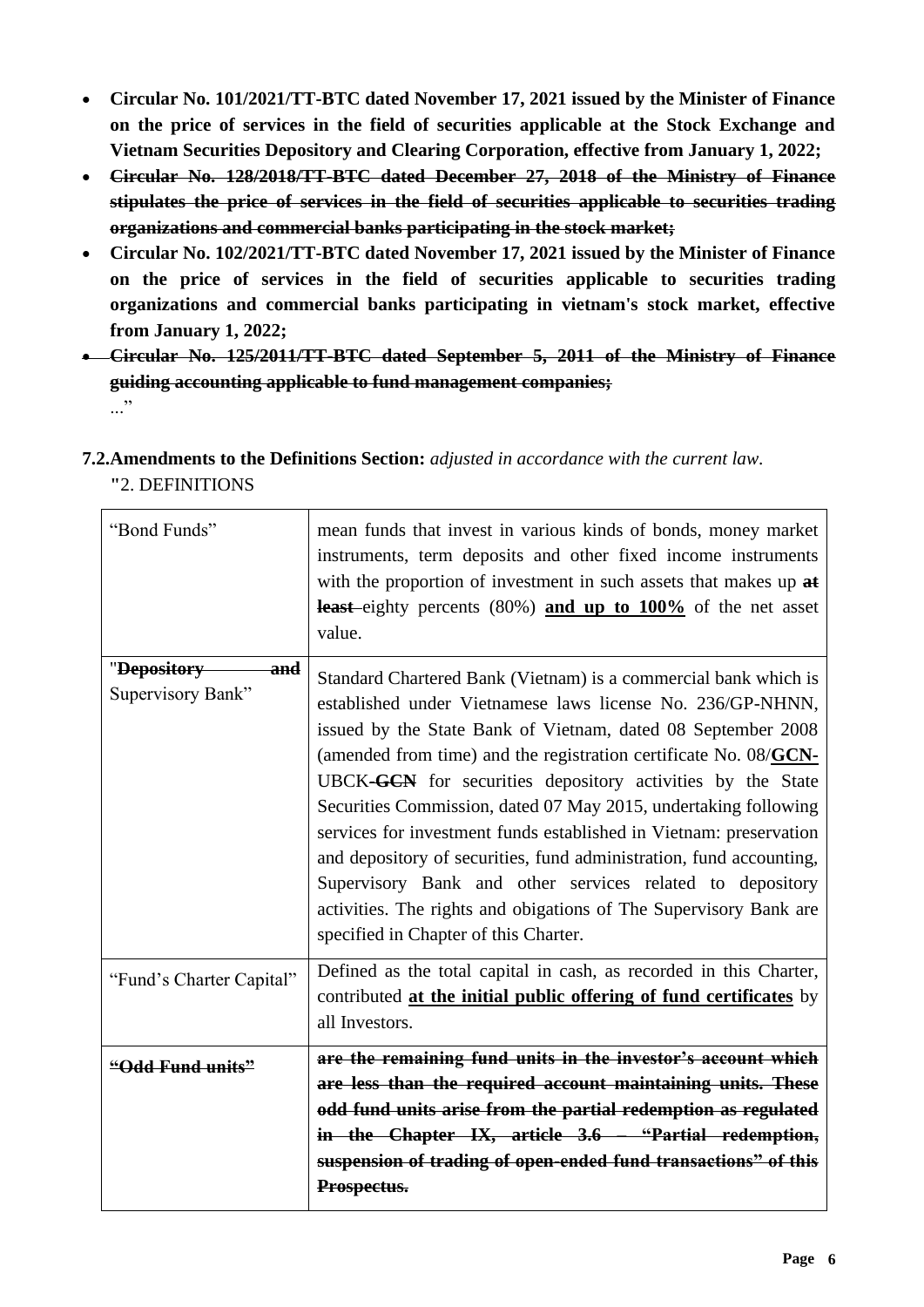| "Sale price/ Issue price"                                             | It is the price at which the investor must pay the fund management<br>company to buy a unit of funds. Selling price/ Issue price in face<br>value (in the initial public offering); or at the trading periods<br>after the Fund is converted by the net asset value per unit of fund<br>calculated at the date of trading the fund certificate plus the price<br>of services issued at the trading periods after the conversion<br>specified in the Prospectus.                                             |
|-----------------------------------------------------------------------|-------------------------------------------------------------------------------------------------------------------------------------------------------------------------------------------------------------------------------------------------------------------------------------------------------------------------------------------------------------------------------------------------------------------------------------------------------------------------------------------------------------|
| "Service prices issued<br>at transaction periods<br>after conversion" | The price of services that the investor must pay when<br>purchasing a unit of fund certificate from the Fund at the<br>trading period after the Fund is converted into an open-end<br>fund. The price of this service is collected upon issuance and is<br>calculated as a percentage of the transaction value (the amount<br>registered to buy) the DCIP Fund certificate.                                                                                                                                 |
| "Fund certificate trading<br>day"                                     | It is the day that DCVFM Fund Management Company, on<br>behalf of the fund, executes orders/requests to buy back fund<br>certificates, issue additional fund certificates at the request of<br>investors, through distribution agents, before the time of<br>elosing the order book. It is the day that the fund management<br>company, on behalf of the fund, issued and acquired the fund<br>certificate from the investor under the transaction mechanism<br>of the Fund specified in this Fund Charter. |
| "Investment<br>Fund<br><b>Management Services"</b>                    | - Perform other activities in accordance with the law, the Fund<br>Charter and the contract signed with the fund management<br>company;                                                                                                                                                                                                                                                                                                                                                                     |
| "Transfer Agent Service"                                              | - Perform other activities in accordance with the law, the Fund<br><b>Charter</b> and the contract signed with the fund management<br>company;                                                                                                                                                                                                                                                                                                                                                              |

*7.3.***Amendments to Clause 2, Article 5. Total mobilized capital and number of certificates offered for sale**: *Adjusted in accordance with current law.*

"Article 5. Total mobilized capital and number of certificates offered by the Fund

...

**2. The charter capital of DCIP in IPO is 50 billion Vietnam Dong and corresponds to five (05) million fund units. The par value of a fund unit shall be VND10.000.**

**2. The charter capital of DCIP in IPO is VND 56,697,400,000 and corresponds to 5,669,740 fund certificates. The par value of a fund certificate shall be VND 10,000.**

**..."**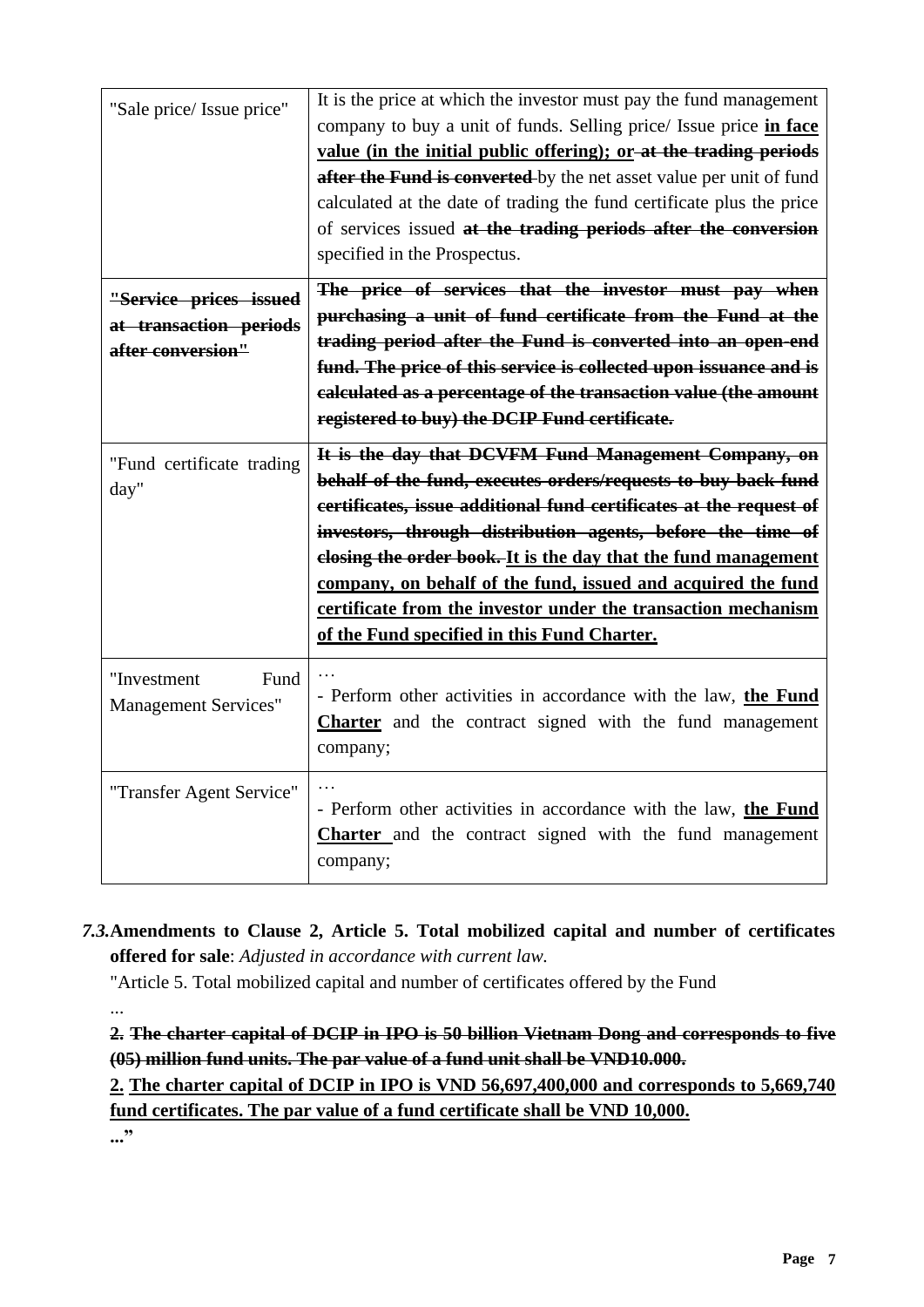#### **7.4.Amendments to Article 7. Fund management company:** *Updated the information of the fund*

*management company.* "Article 7. Fund Management Company

...

And the branch at:

## **Room 903, 9th Floor, BIDV Building, 194 Tran Quang Khai Street, Hoan Kiem District, Hanoi, Vietnam. 24th Floor, Tower 1, Capital Place Building, 29 Lieu Giai Street, Ngoc Khanh Ward, Ba Dinh District, Hanoi, Vietnam.**

 $\cdot$ ..."

### **7.5.Amendments to Article 8. Supervisory Bank:** *Updated information Supervisory Bank*

"Article 8. Supervisory bank

Standard Chartered Bank Limited (Vietnam) is a commercial bank legally established under Vietnamese law, under the Establishment and Operation License No. 236/GP-NHNN issued by the State Bank of Vietnam on September 8, 2008 (as amended at each time) and granted the Certificate of Registration of Securities Depository Operation No. 08/**UBCK-**GCN**-UBCK**, issued by the State Securities Commission on May 7, 2015, provides the following services to securities investment funds established in Vietnam: custody services, fund management services, supervision banking services and other services related to depository.

The rights and obligations of the Supervisory Bank are stipulated in Chapter VII of this Charter."

### *7.6.* **Amendments to Article 9. Investment Objectives:** *adjusted in accordance with the current law.*

"Article 9. Investment Objectives

The main objective of DCIP is looking for profit from fixed income investment, including but not limit in Vietnamese government bond, government guaranteed bonds, municipal bonds, corporate bonds in accordance with Vietnamese law, commercial notes and fixed-income instruments. DCIP's investment objectives are also towards Congress the needs of investors with investment needs in the period up to 12 months.

Dragon Capital Vietfund Management manages DCIP based on the current enforced regulations. **In addition, the investment objectives of the Fund can be completely changed according to the decision of the General Meeting of Investors, in accordance with current legal regulations and reported to the State Securities Commission."** …"

# *7.7.***Amendments to Article 10. Investment Strategy:** *Adjusted in accordance with the current law.*

"Article 10. Investment Strategy

…

### 1. Investment Structure

DCIP Fund shall be allowed to invest in the following assets:

d) **Listed shares, registered shares, and** listed bonds on stock exchanges, public **bond** fund certificates.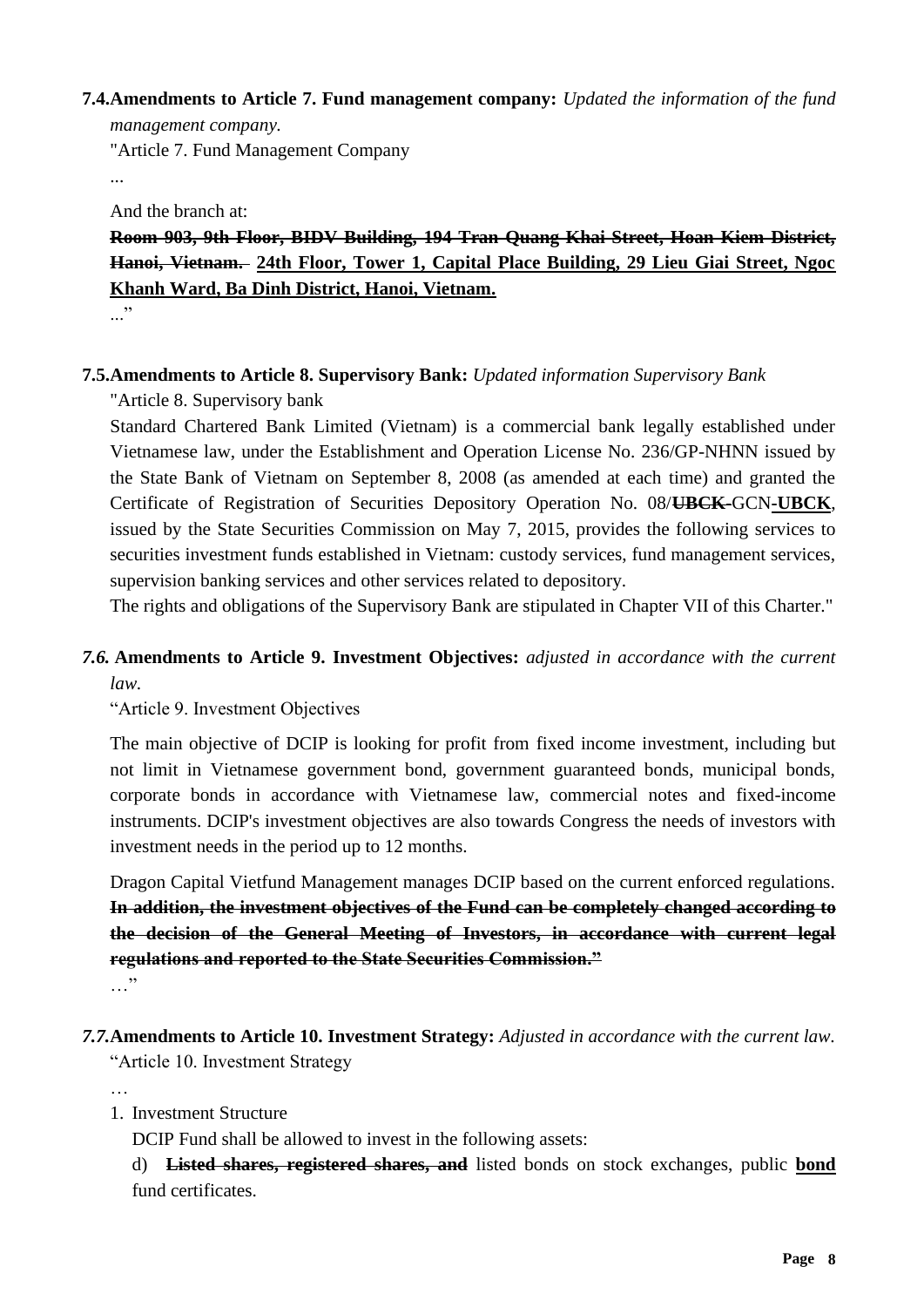e) **IPO stocks,** bonds offered to the public; Corporate bonds privately issued by listed organizations with credit institutions' payment guarantee or the issuer's commitment to repurchase at least once in 12 months and each commitment to redeem is at least 30 % value of the issue. The investment in this kind of assets shall be followed the following conditions: …

2. Investment areas

DCIP's investment areas focus on the types of assets operating under the provisions of the Law of Vietnam as follows:

Government bonds, Government guaranteed bonds, municipal bonds;

- T-bills; Other fixed income instruments; Bonds and attached derivative securities of issuers operating under Vietnamese law (including enterprise bonds, warrant-linked bonds, convertible bonds, **shares arising from convertible bonds**, assets arising from exercising rights associated with bonds and other types of **derivative** securities **that the fund is holding**…).

DCIP's investment portfolio also includes valuable papers, money market instruments, **stocks**... in accordance with the law of Vietnam. …"

*7.8.***Amendments Clause 2 Article 11.** Investment restrictions: *Adjusted in accordance with the current law*

*"Article 11. Investment restrictions.*

*…*

2. DCIP's porfolio shall follow the following conditions:

h) Only invest in the other fund certificates of public **bond** fund by other fund management companies and ensure the following restrictions:

- Do not invest in more than 10% of total outstanding the fund certificates of a public **bond** fund **or outstanding shares of a public securities investment company;**

- Do not invest more than 20% of the fund's total asset value in the fund certificates of a public **bond** fund **or stock of a public securities investment company;**

- Do not invest more than 30% of the fund's total asset value in the fund certificates of public **bond** fund or public securities investment company shares.

**i. With respect to shares formed from the exercise of the conversion right of convertible bonds held by the fund, the fund shall execute the sale of the day shares as soon as possible for trading."**

**7.9.Amendments to Article 12. Loan activities, loans, margin transactions:** *Adjusted the name of the terms*

"Article 12. **Loan limit Loan activities, loans, margin transactions** ..."

**7.10.Amendments to Point b, Clause 1, Article 16. Register of investors**: *Adjusted in accordance with current law provisions.*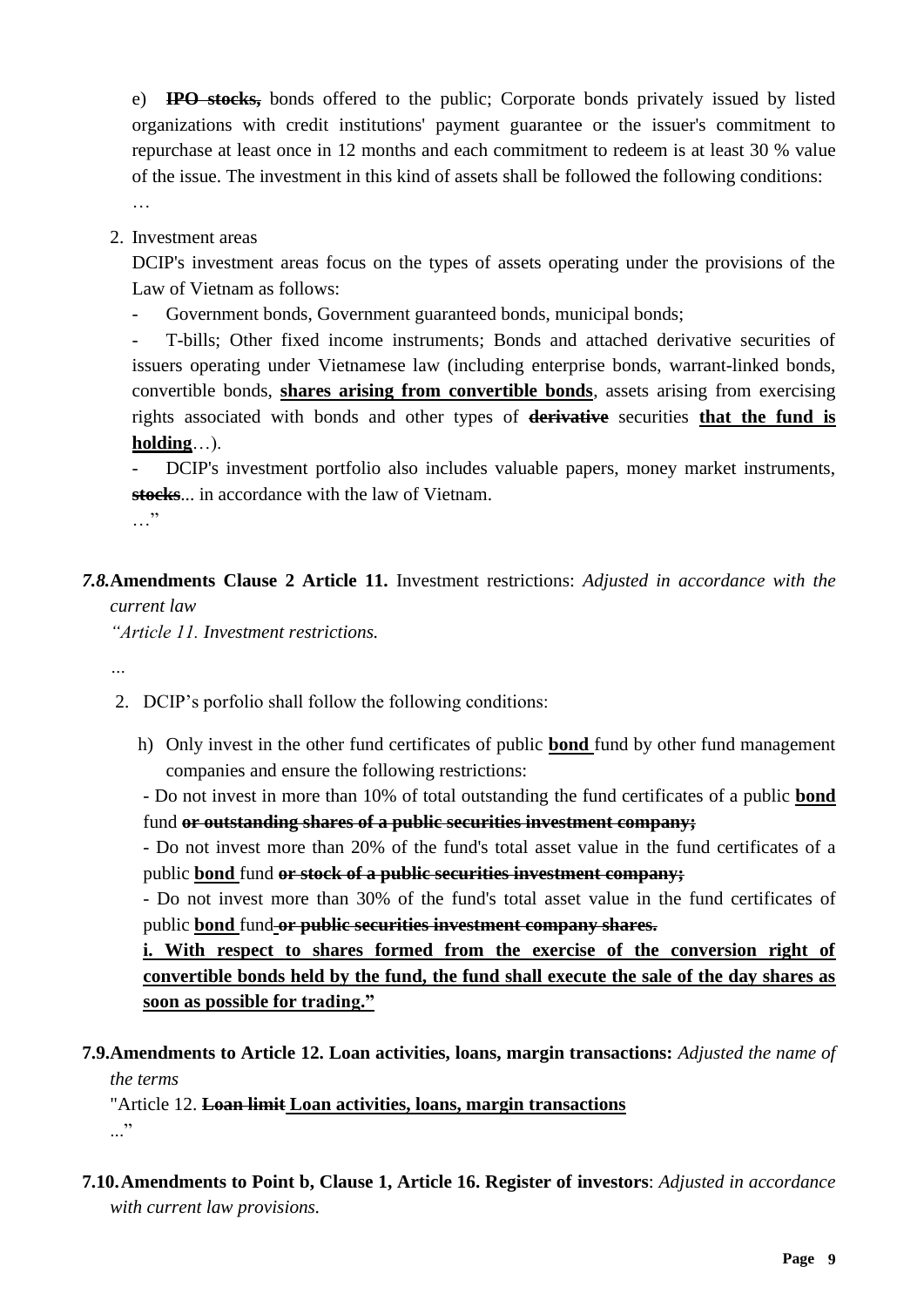"Article 16. Register of investors

1. The Transfer Agent services provider must prepare, file and promptly update the Main register of investor (Main Register) from the time DCIP completes the transferring of fund certificates account management to investors after conversion. The register of Investors of the Fund is in writing, in the form of electronic information data files or in both formats.

Main, subsidy Register shall comprise the following contents:

...

b) Number of the certificate of registration of the offer, total value of capital raised and the operational duration of the Fund, Investor's information:

i. For individuals: Full name and investor name, valid id number or id number **(for investors of Vietnamese nationality),** or **valid** passports or other legal personal endorsements**,** securities trading codes (for foreign investors), contact address, contact phone number, email address (if any);

ii. For organizations: Full name, abbreviation, transaction name, head office address, number of enterprise registration certificate or establishment decision number, securities trading code (for foreign investors); **full name and number, id number, id number or passport number (for authorized persons not of Vietnamese nationality) are valid**, contact address, contact number, **fax number; information about legal representatives and authorized persons (including information as with the individual investor mentioned above). email address of individual authorized to trade fund certificates;**

..."

**7.11.Amendments to Clause 3, Article 17. Trading of fund certificates**: *adjusted in accordance with the current law.*

"Article 17. Fund certificate trading

...

3. Distribution of fund certificates at issuances

a) Order to buy fund certificates of investors

...

The number of fund certificates distributed after registration is calculated according to the following formula:

| Number of CCO <sub>s</sub><br>distributed | Amount of registration x $(1 -$ Service price issued $(\%)$ |
|-------------------------------------------|-------------------------------------------------------------|
|                                           | NAV of the fund unit used at the trading day                |

- **Number of allotted fund units can be rounded up to two decimal places.**
- **The investment of fund certificates under the Periodic Investment Program (if applicable to the fund) is detailed in the Fund's Prospectus.**
	- ..."
- **7.12.Amendments to Article 18. Partial acquisition, suspension of fund certificate trading:** *adjusted in accordance with current law.*

"Article 18. Partial acquisition, suspension of fund certificate trading:

...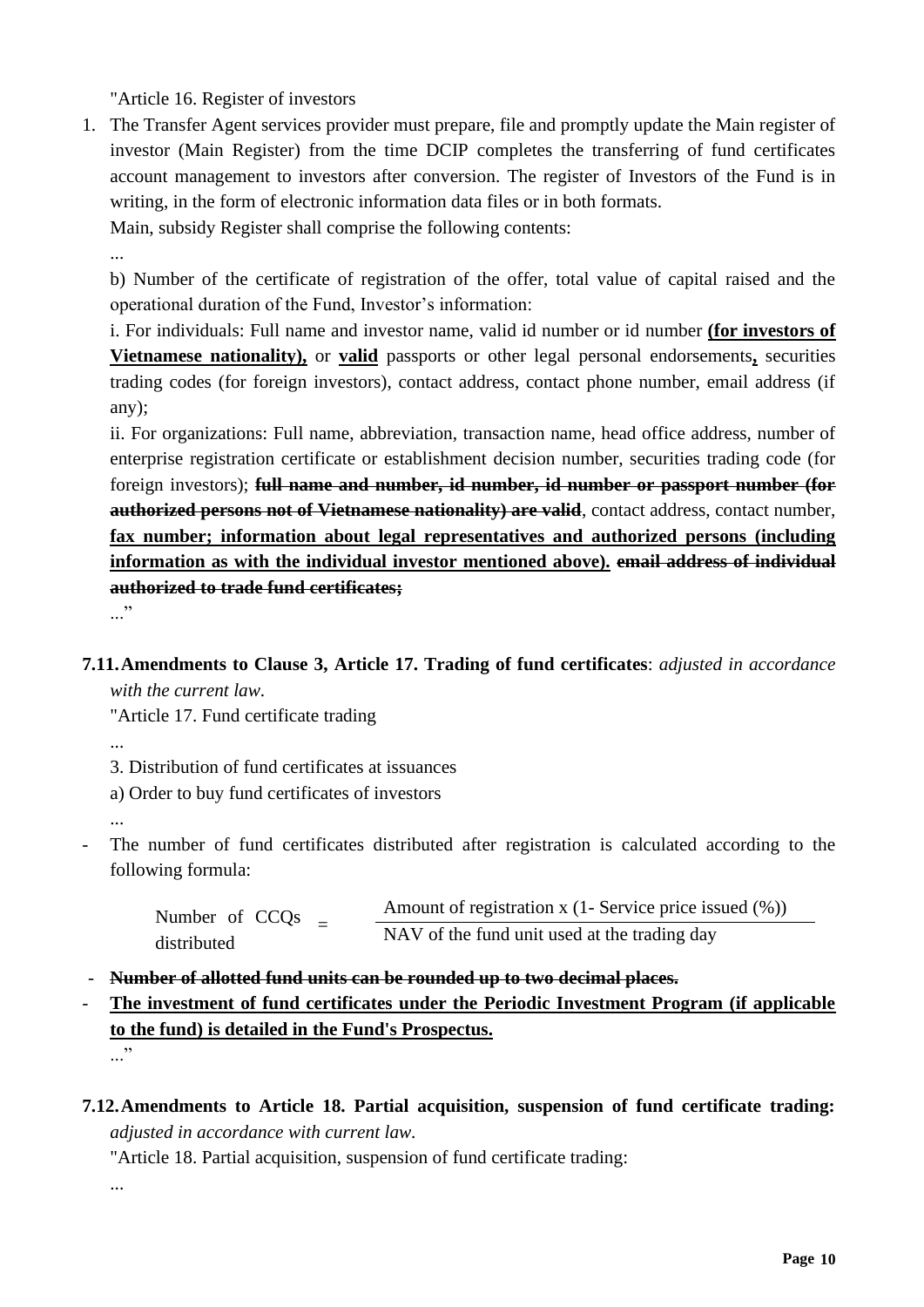4. **DCVFM Fund Management Company Open Fund Certificate** may be **suspended from**  trading **fund certificates** when one of the following events occurs:

...

- The fund management company is unable to determine the net asset value of the open-end fund on the date of the re-valuation of open-end fund certificates due to **the securities in the fund's portfolio being suspended from trading in accordance with the provisions of the** Stock Exchange **deciding to suspend securities trading in the fund's portfolio;**

...

5. Fund management companies must report to the Board of Representative and the State Securities Commission within two or four (24) hours after one of the events specified in Clause 4 of this Article **except for cases requested by the State Securities Commission** and shall continue to carry out the acquisition of open fund certificates immediately after the events. This is over.

6. The time limit for suspension of fund certificate trading **must not be extended beyond** ninety (90) days from the date of **suspension** of the **most recent** fund certificate trading.

7. Within thirty (30) days after the end of the **maximum** period of suspension of fund certificate trading as prescribed in Clause 6 of this Article, the fund management company must hold a meeting to consult the investor's meeting on the dissolution of the fund, or the separation of funds or continue to extend the period of suspension of fund certificate trading.  $\cdot$ ..."

### **7.13.Amendments to Article 23. Rights and tasks of the Investor's Meeting**: *Updated the order of the terms*

"Article 23. Rights and tasks of the Investor's Meeting

5. Decision on amendment and supplementation of the Fund's Charter;

**6.** Plan for distribution of income;

..."

**7.14.Amendments and supplements to Article 24. Conditions and format of the meeting of the Investor's Congress**: *adjusted in accordance with the current law.*

"Article 24. Conditions and manners for conducting investor's meeting

**3. The General Meeting of investors may be held in the form of voting at the meeting or collecting written opinions;**

..."

...

**7.15.Amendments to Clause 4, Article 25. Decision of the Investor's Meeting**: *adjusted in accordance with the current law.*

"Article 25. Decision of the Investor's Meeting

...

1. The fund management company may consult with the investor in writing, except for the cases specified in Clause 5 of this Article. Principles, contents, order and procedures for obtaining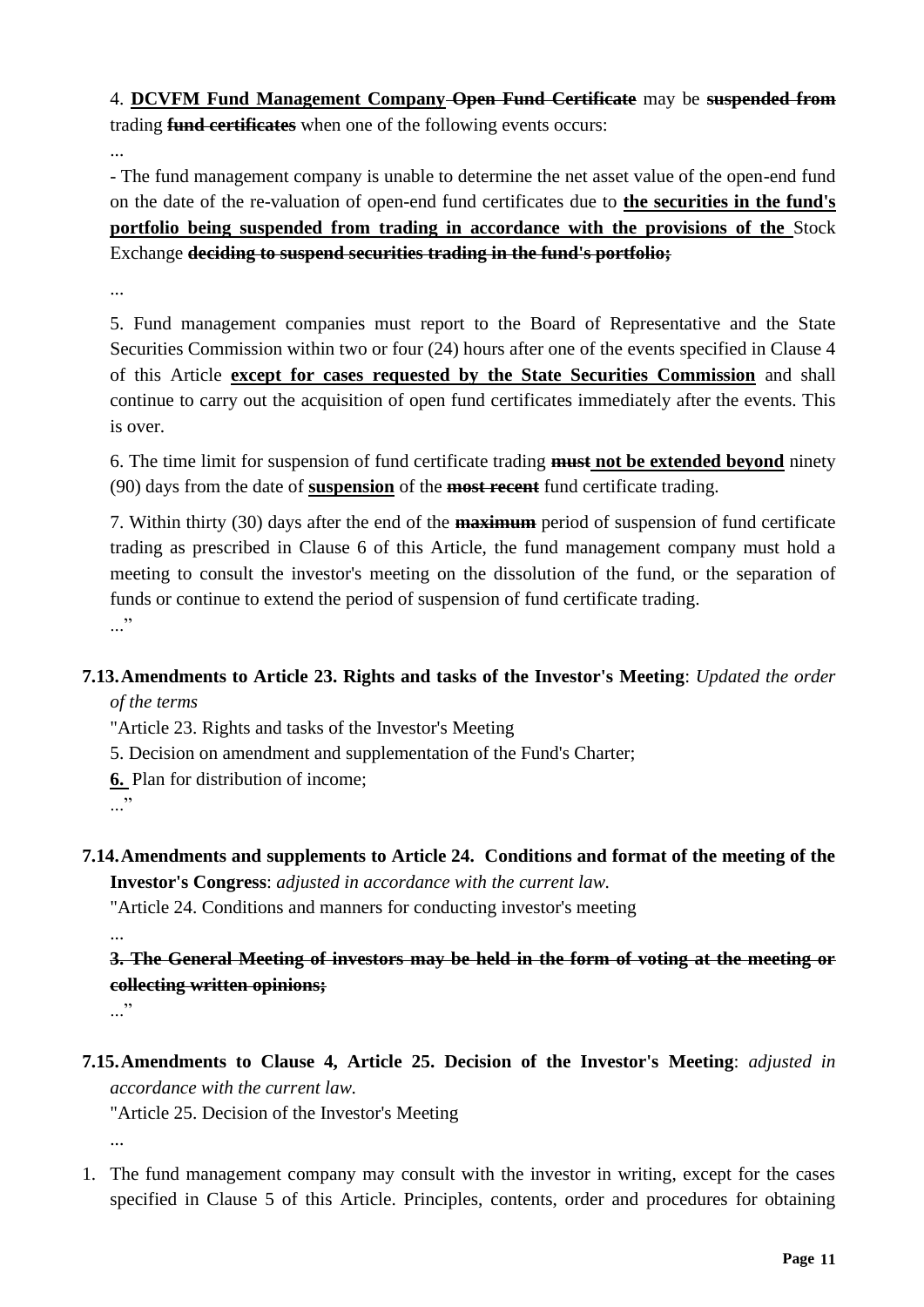opinions from investors in writing: **must be clearly stated in the Fund's Charter, in accordance with the law on enterprises:**

**(i) The fund management company has the right to collect opinions of investors in writing to pass the decision of the General Meeting of Investors;**

**(ii) The fund management company is responsible for preparing the opinion form and draft decision of the General Meeting of Investors;**

**(iii) The opinion form must include the following main contents:**

**- Name, address, license information of the Fund;**

**- Information of investors, total number of fund certificates being held and number of votes of investors;**

**- Issues to be consulted and answered respectively in the order of approval, disapproval and abstention;**

**- The deadline for sending the opinion form to the fund management company;**

**- Full name and signature of the legal representative of the Fund Management Company and the Chairman of the Board of Representatives.**

**(iv) The opinion form shall be sent to the Fund Management Company in one of the following forms: by courier, fax, or email (attached with a scanned copy of the opinion form signed by the Investor). Opinion forms sent by courier must be enclosed in a sealed envelope. Opinion forms sent by email or fax must be kept confidential until the counting of votes. In case of sending the opinion form by email, the fund management company must specify the email address to receive the opinion form, and the investor must send it by email registered in the Register of Shareholders. invest.**

**(v) A written opinion form with complete content, signed by the investor being an individual, the authorized representative or the legal representative of the investor being an organization, and sent to the Company. fund management company within the specified time limit is considered valid.**

**(vi) The fund management company establishes a vote counting committee, organizes the counting of votes, makes a minutes of vote counting, and announces the approved vote counting results, resolutions and decisions to investors within 07 days. working days from the end of the time limit for investors to send comments to the Fund Management Company. The minutes of vote counting have the same value as the minutes of the General Meeting of Investors and must include the following principal contents:**

**- Name, address, license information of the Fund;**

**- Total number of valid, invalid and not received opinion polls; total number of valid opinion polls agreeing, disagreeing, and abstaining for each voting issue;**

**- Resolutions and decisions passed and the corresponding percentage of votes;**

**- Full name and signature of the head of the vote counting committee, the chairman of the Board of Representatives or the person authorized by the Chairman of the Board of Representatives and the legal representative of the fund management company or the person represented by the fund management company. The law of the authorized fund management company.**

**(vii) The Vote Counting Committee, members of the Board of Representatives of the Fund are jointly responsible for the completeness, accuracy and truthfulness of the content of the**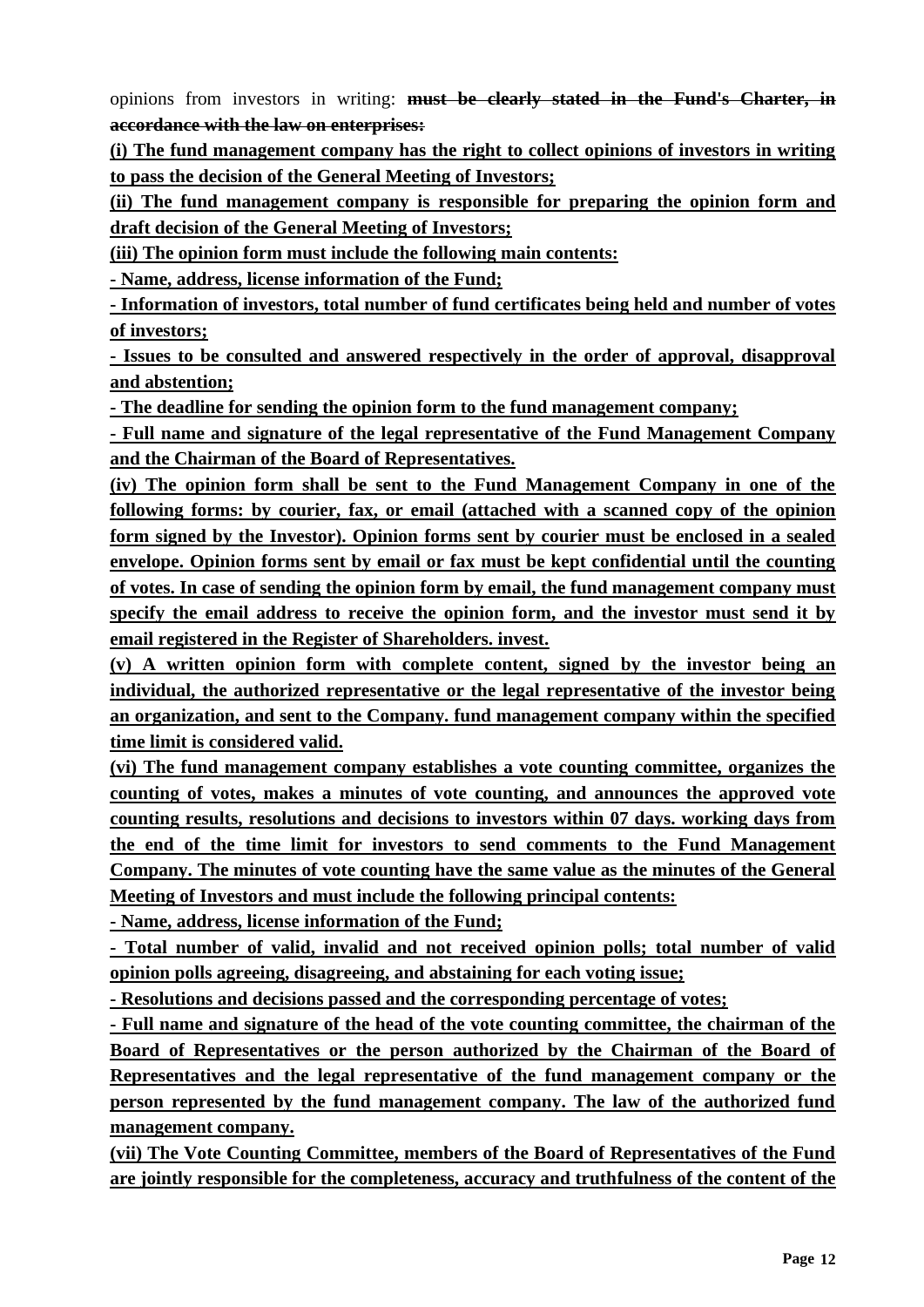**vote counting minutes; jointly responsible for damages arising from decisions passed due to dishonest and inaccurate counting of votes.**

**(viii) The vote counting minutes must be published on the portal of the Fund Management Company and the State Securities Commission within twenty-four hours from the end of the vote counting.**

**(ix) Answered opinion forms, vote counting minutes, adopted resolutions and decisions and other relevant documents must be kept at the head office of the fund management company.**

In this case, the fund management company must comply with the deadline for sending votes and meeting documents to investors as in the case of inviting the Investor's Meeting. In case of taking comments in written form, the decision of the Investor's Congress is adopted if the number of investors representing more than fifty percent (50%) of the total number of fund units of investors voted in favor.

..."

**7.16. Amendments to Clause 1, Article 26. Objection to decisions of Investors' General Meetings:** *adjusted in accordance with the current law.*

"Article 26. Objection to decisions of Investors' General Meetings:

1. Investors holding open-ended fund certificates who object to decisions passed by the Investors' General Meeting on significant changes to the Fund's investment policies and objectives, to increase prices of service paid to fund management company, supervisory bank; to change fund management company, supervisory bank; split, mergeer, consolidation or dissolution of the fund; shall have the right to require the fund management company to redeem their fund certificates or convert their fund certificates to certificates of another open-ended fund which have the same fund's type that is under management of the fund management company. The request must be in writing, clearly stating the name, contact address of the investor, the number of fund units, the reason for requesting redemption or conversion to another fund of the fund management company. Investors must send the request to the head office of Fund Management Company, **omnibus distribution** agent within fifteen (15) days from the date of the investor's meeting to approve the decision on the above-mentioned issues. "

### **7.17.Amendments and supplements to Article 27. Board of Representative:** *Adjusted in accordance with current legal regulations*

"Article 27. Fund Representative Board

...

5. In the course of operation, if the member of the Representative Board of the Fund is **suspended from** dismissal or **removal dismissed** as prescribed in Article 32 of this Charter, or in case the structure of the Board of Representative or member no longer meets the conditions specified in Clause 2, Clause 3 of this Article, within 15 days after the change, the Board of Representative and the Fund Management Company shall choose members who meet the provisions of Clause 3 of this Article for temporary replacement. Alternate temporary members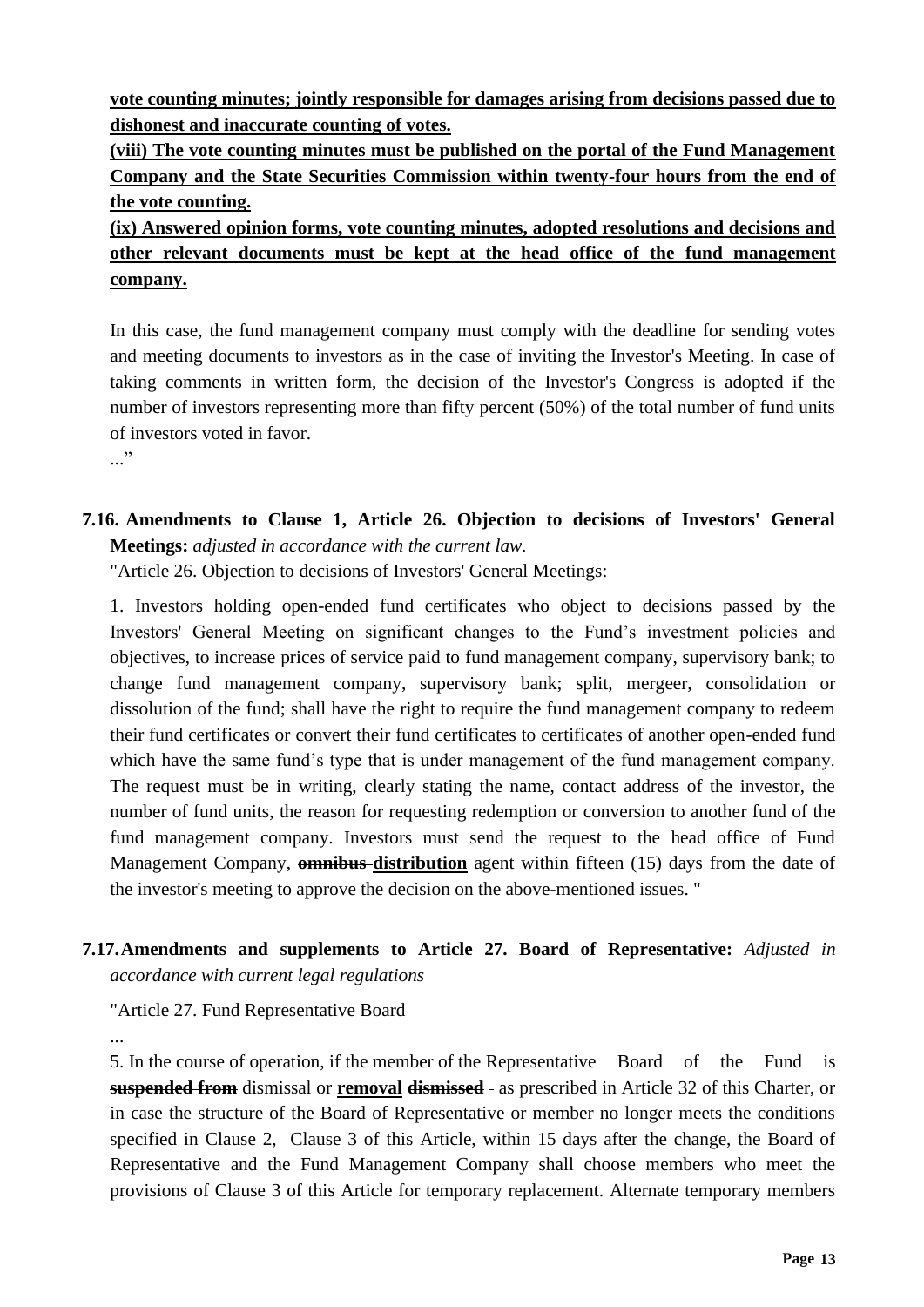shall exercise the rights and obligations of members of the Board of Representative until the Investor Congress formally appoints a replacement member. ..."

**7.18.Amendments and supplements to Point b Clause 2 Article 28. Tenure and criteria for selection of members of the Board of Representative:** *Adjusted in accordance with current legal regulations*

"Article 28. Tenure and criteria for selection of members of the Board of Representative

- ….
- 2. Criteria for selection of members of the Board of Representative

...

b) Having professional qualifications and experience in the field of economic management, finance and capital markets, not necessarily an investor of the fund. Independent members are not related persons of the Fund Management Company and the supervising bank **or authorized representatives of these organizations.** If the member is the Chairman or Vice Chairman of the Representative Board, he/she must have the level of economic and financial management and understand the business activities of the Investment Fund. The chairman of the Board of Representative must be an independent member.  $\cdot$ ..."

**7.19.Amendments and supplements to Clause 21 of Article 29. Rights and obligations of the Board of Representative:** *Adjusted in accordance with current law*

**"**Article 29. Rights and obligations of the Board of Representative

**Members of the Board of Representative have the following powers and obligations:** ...

21. The Board of Representative is entitled to monthly remuneration and remuneration decided by the Investor's Congress. **Members of the Representative Board or The Secretary of the Board of Representative who are employees of DCVFM will not receive remuneration.** ..."

- **7.20.Amendments to Point d, Clause 2, Article 30. Chairman of the Board of Representative:**  *Adjusted in accordance with current legal regulations*
	- **"**Article 27. Chairman of the Board of Representative

**...**

2.The Chairman of the Board of Representative has the following rights and tasks:

...

d. To issue Notice of the automatic **dismissal suspended** or **removed dismissal** under Clause 1 Article 28 of this Charter.

..."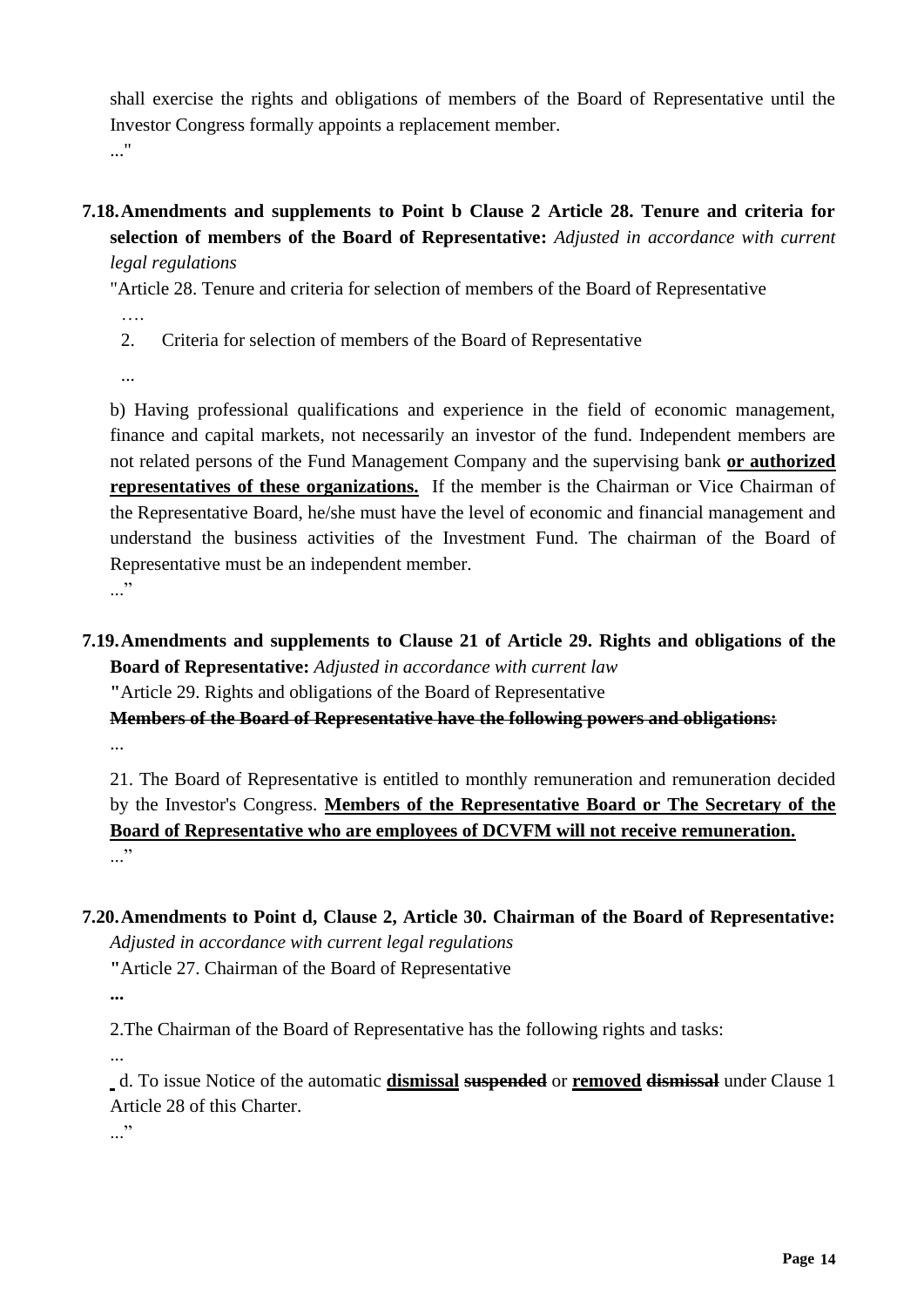### **7.21. Amendments to Article 32. Dismissal, removal and addition of members of the Board of Representatives of the Fund:** *Adjusted of the name of the terms*

**"**Article 32. **Suspension and dismissal Dismissal, removal and addition** of members of the Board of Representative"

**7.22. Amendments and supplements to Point l, Clause 1, Article 35. Rights and obligations of fund management companies:** *Adjusted in accordance with current legal regulations*

"Article 35. Rights and obligations of fund management companies

1. The fund management company has the following obligations:

...

iii. In case of investment in **capital contribution in a limited liability company, unlisted shares, unregistered trading,** unlisted bond for the fund; the fund management company must deposit the original or valid copy of the transaction contracts, transaction documents, or the original registers of shareholders or registers of members or documents certifying the ownership of assets at the depository bank or supervisory bank so that these organizations can check periodically check with the orgaization receiving the investment capital;

…

l) The fund management company **must** purchase occupational liability insurance for employees working in **the professional securities trading department** (if deemed necessary), or set up **a professional** risk provision fund **as prescribed by law** to compensate for damages to the fund in the cases specified in Point k of this Clause. ..."

# **7.23.Amendments to Clause 2, Clause 3, Article 38. Standards for selection of supervisory banks:** *Adjusted in accordance with current legal regulations*

"Article 38. Standards for selection of Supervisory banks The selected Supervisory Bank must meet the following conditions:

...

2. The supervisory bank must be completely independent and separate from the fund management company in which the bank provides supervision services. The supervising bank, board member, member of the Board of Directors, **direct** staff of the bank supervising the implementation of supervision and preservation of fund assets must not be the relevant persons, have ownership, loan or loan relationships with the fund management company and vice versa.

3. Supervisory banks, Members of the Board of Directors, Members of the Board of Directors, **direct** employees of banks supervising the implementation of supervision and preservation services of fund assets must not be partners in buying and selling assets of the Fund...."

# **7.24.Amendments to Clause 1**, **Article 39. Rights and obligations of the supervisory bank:**  *Adjusted in accordance with the current law*

"Article 39. Rights and obligations of the supervisory bank

1. Obligations of the supervisory bank: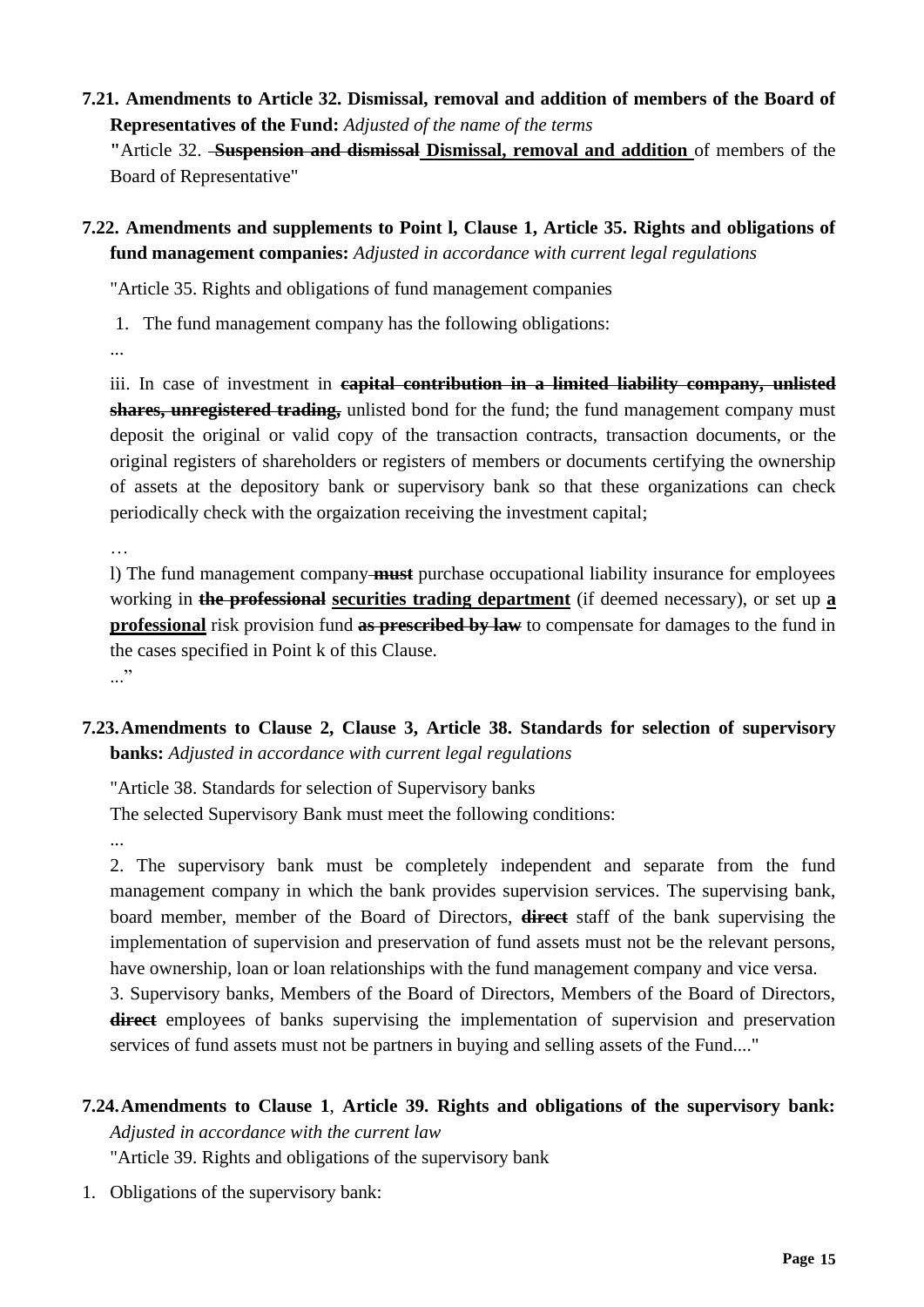k) Payment of money to the fund's investor when the fund management company undertakes the acquisition of the investor's fund certificate, **or** when the fund distributes income or when the Fund liquidates or dissolves payments to investors and other cases as prescribed by law. The Fund Charter follows the legal directive of the fund management company, ensuring that the payments are made in accordance with the terms of the Fund Charter;

...

...

**m) Not to receive any other benefit (other than the service prices and fees specified in the Supervision Contract) for oneself or for a third person.**

..."

**7.25.Amendments to Article 40. Monitoring activities of the supervising bank:** *Adjusted in accordance with the current law*

**"**Article 44. Monitoring activities of the supervising bank

1. The scope of supervision is limited to the activities of the fund management company related to the Fund in which the Bank performs its supervisory function. In monitoring activities, the monitoring bank must:

a) To coordinate with the fund management company in periodically reviewing the internal process in principle and method of determining the net asset value of the fund; **inspect** and supervise the determination of the fund's net asset value; **check and** ensure the net asset value on a fund unit is correct, accurate and in accordance with the provisions of law and regulations in this Charter.

c/ To supervise the implementation, **inspection and appraisal** of results of consolidation, merger, dissolution and liquidation of fund assets;

...

...

**e) The fund management company may, from time to time placing the Fund's funds at the banks on the list approved in writing by the Fund Representative Board, and the supervising bank shall, upon receipt and at the appropriate instructions of the fund management company, place the funds held by or at the behest of the fund management company to the bank or That organization. Even under the conditions included here the supervisory bank shall not be responsible for the safe retention of funds placed at the bank or other institutions and will not be obliged for any losses occurring as a result of dissolution, bankruptcy or insolvency of that bank or institution;**

**f)e) Inspecting and supervising other activities of fund management companies in the management of assets of the fund in accordance with Article 116 of the Law on Securities and this Charter;**

...

4. The supervisory bank has the right to request the fund management company to promptly provide necessary and relevant documents and information; information about the issuer that the fund or **securities investment company** invests in so that the supervising bank can fully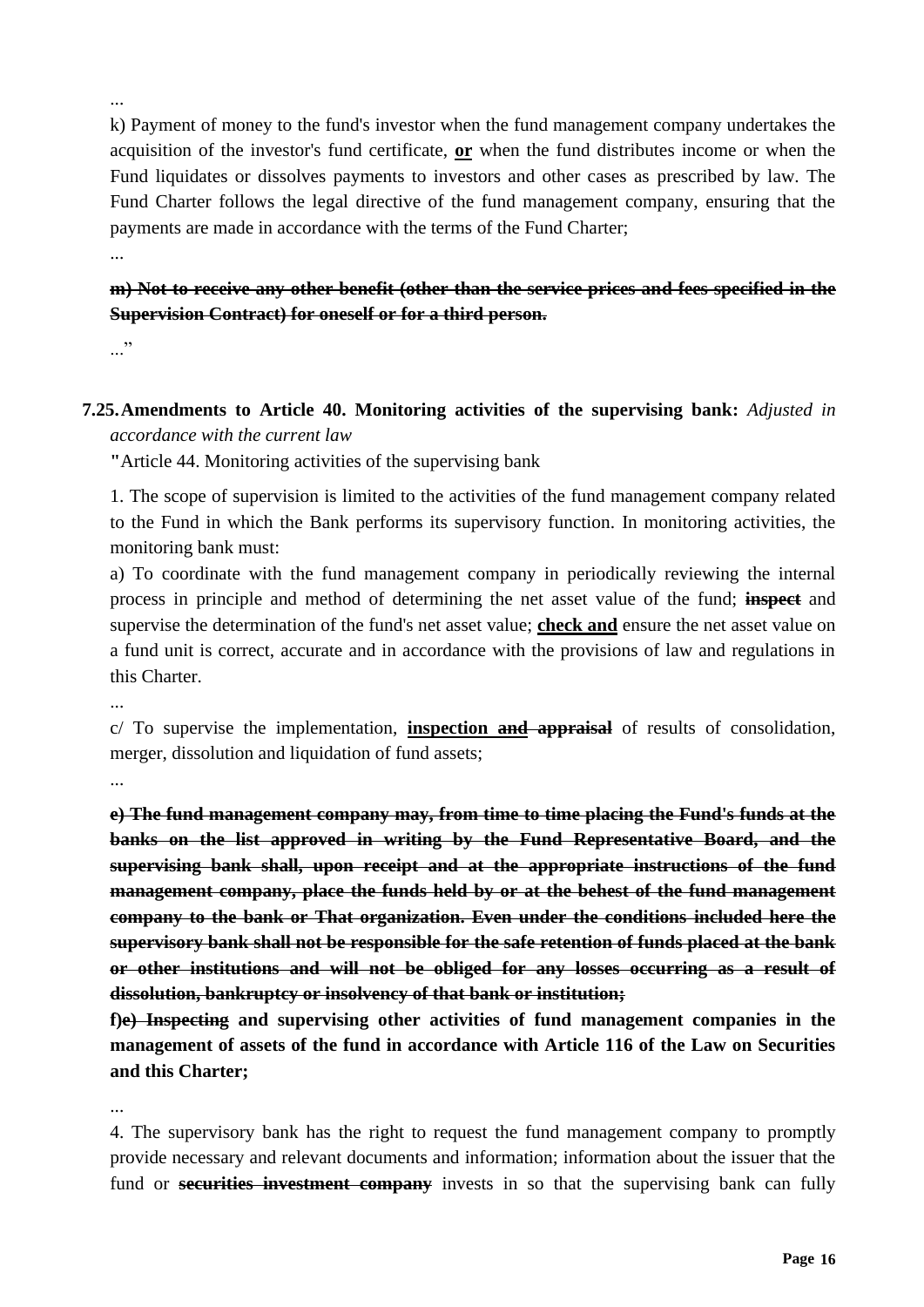exercise the rights and obligations for the fund or **securities investment company** in accordance with law. The supervisory bank has the responsibility to keep confidentiality in accordance with the law for all documents and information received from the fund management company.

5. In case the fund management company does not carry out activities aimed at restoring the fund's position, **the securities investment company** as prescribed **in Clause 6, 7 Article 24, Clause 6 Article 35, Clause 6 Article 45, Clause 6, 7 Article 51, Clause 2 Article 67** of Circular No. 98/TT-BTC. The supervisory bank shall report to the State Securities Commission within 05 working days from the date the supervisory bank sends a notice to the fund management company. In this case, the supervisory bank has the right to only execute the legal orders and directives of the fund management company without leading to the fund's portfolio structure in violation of the provisions of law and other provisions in the Fund Charter.

6.In case the fund management company must pay damages to the fund or investor as prescribed in Circular 98/TT-BTC and other relevant regulations, the supervising bank must coordinate with the fund management company in carrying out timely and complete payment procedures to investors according to the legal directive of the fund management company. The joint monitoring bank together with the fund management company shall compensate the damage to the fund in case the damages incurred by the supervising bank fail to fully and promptly perform the responsibility to supervise the fund's investment activities, determine the net asset value of the fund and other supervision activities for the fund, **Securities investment company** in accordance with the provisions of law. The level of damage compensation is carried out in accordance with the terms of the contract signed or agreed between the fund management company and the supervisory bank.

..."

# **7.26.Amendments to Article 50. Audit Company Selection and Change Standards:** *Updated*

*reference terms*

**"**Article 50. Audit Company Selection and Change Standards

Every year, the fund management company will propose at least two (02) auditing firms to submit to the Investor Congress for selection. In case the Investor Congress authorizes the Board of Representative as prescribed in Clause **23 22** Article 29 of this Charter, the Board of Representative shall select an auditing company to conduct an audit for the Fund. The selected auditing firm must meet the following conditions:

..."

# **7.27.Amendments to Clause 3, Article 55. Determination of the Fund's net asset value:**

*Adjusted in accordance with current legal provisions*

"Article 55. Determine the net asset value of the Fund

...

The Fund's net asset value must be determined daily on business days and the first day of each month. **On the next working day of the daily valuation day.** The net asset value of the fund, the net asset value on a unit of fund must be published in accordance with the provisions on disclosure of information on the stock market. **The announcement of net asset value to the**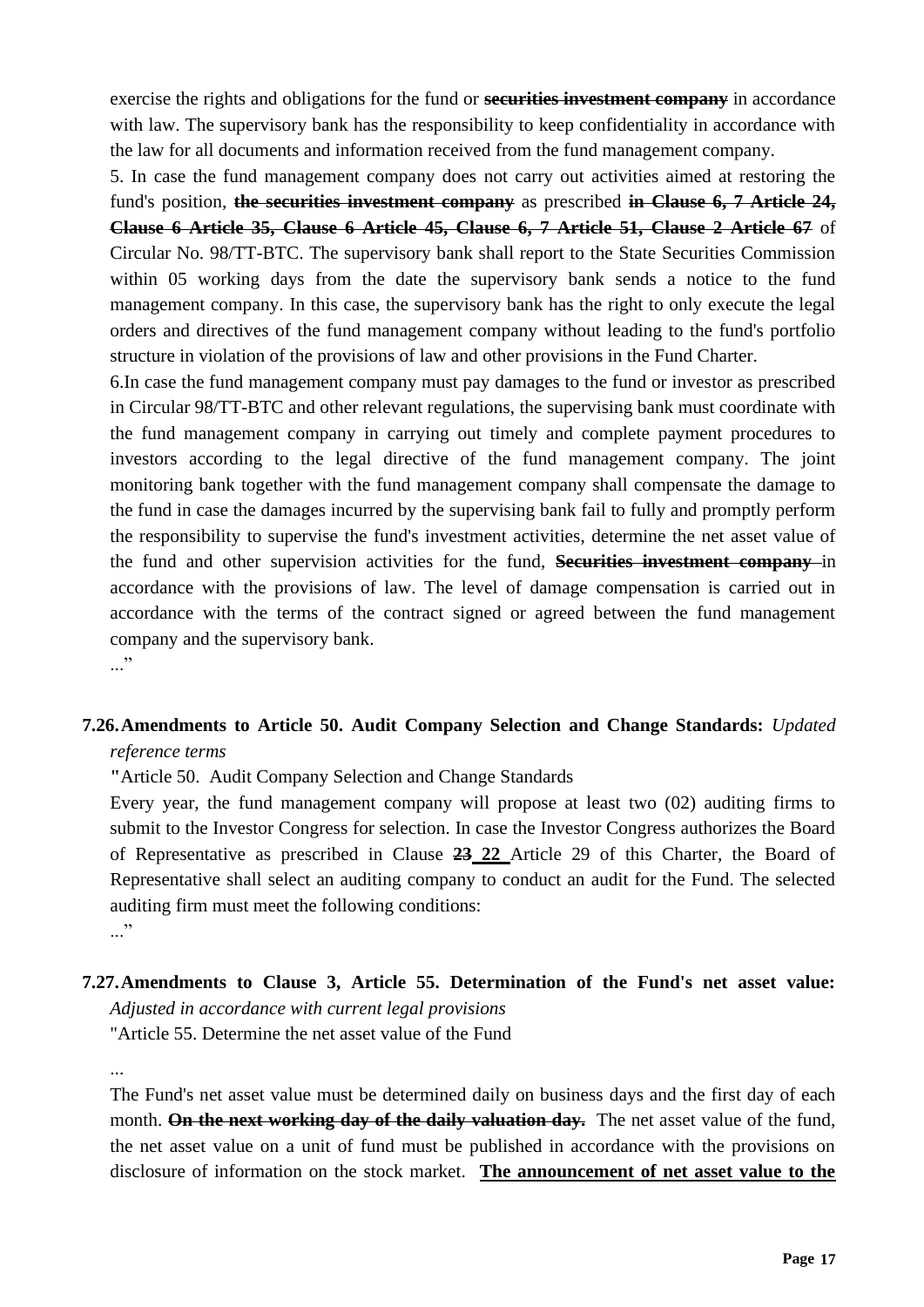# **investor is made at the next working day of the valuation date for the date valuation period.**

..."

...

### **7.28.Amendments to Article 56. Method of determining the net asset value of the Fund:** *Adjusted in accordance with the current law*

**"**Article 56. Method of determining the net asset value of the Fund

1.Pricing date:

The valuation date is the working day (of the date valuation period), the weekly Friday (of the weekly valuation period) and the first day of the following month (of the monthly valuation period). **In case the valuation date falls on a holiday or holiday, the valuation date is the next working day immediately after, except for the monthly valuation period, which is still the first day of the next month.**

In case the fund management company changes the period of determining the net asset value of the fund, the fund management company must seek approval from the Board of Representative before implementing.

2. Method of determining net asset value

The Fund's net asset value (NAV): determined by the total value of assets owned by the DCIP Fund minus the fund's total liabilities at the day before the valuation date. The total liabilities of the fund are the debts or payment obligations of the fund as of the most recent date before the valuation date. The total asset value of the fund is determined by the market price or fair value of the asset (in case of inability to determine the market price or market price with **many** unusual fluctuations as prescribed in the Valuation Handbook and has been approved in writing by the Board of Representative.).

| <b>STT</b>   | <b>Asset type</b>                                                                                                                          | Principles of valuation of trading in the market                                                                                                                                                                                            |  |  |  |
|--------------|--------------------------------------------------------------------------------------------------------------------------------------------|---------------------------------------------------------------------------------------------------------------------------------------------------------------------------------------------------------------------------------------------|--|--|--|
|              | Money and cash equivalents, currency market instruments                                                                                    |                                                                                                                                                                                                                                             |  |  |  |
|              |                                                                                                                                            |                                                                                                                                                                                                                                             |  |  |  |
| 3.           | bills,<br>Treasury<br>transferable<br>certificates of deposit,<br>other<br>and<br>currency<br>market instruments                           | The purchase price plus accrued interest up to the date<br>before the valuation date and according to the guidance<br>in the Valuation Handbook approved by the Board of<br>Representative.                                                 |  |  |  |
|              | <b>Non-interest-paying</b><br>instruments include<br>bonds,<br>bonds,<br>valuable papers, and<br>other non-interest-<br>paying instruments | Prices listed on the stock exchange's trading system; in<br>case there is no list price, the price is determined<br>according to the valuation method mentioned in the<br>Valuation Handbook approved by the Board<br>of<br>Representative. |  |  |  |
| <b>Bonds</b> |                                                                                                                                            |                                                                                                                                                                                                                                             |  |  |  |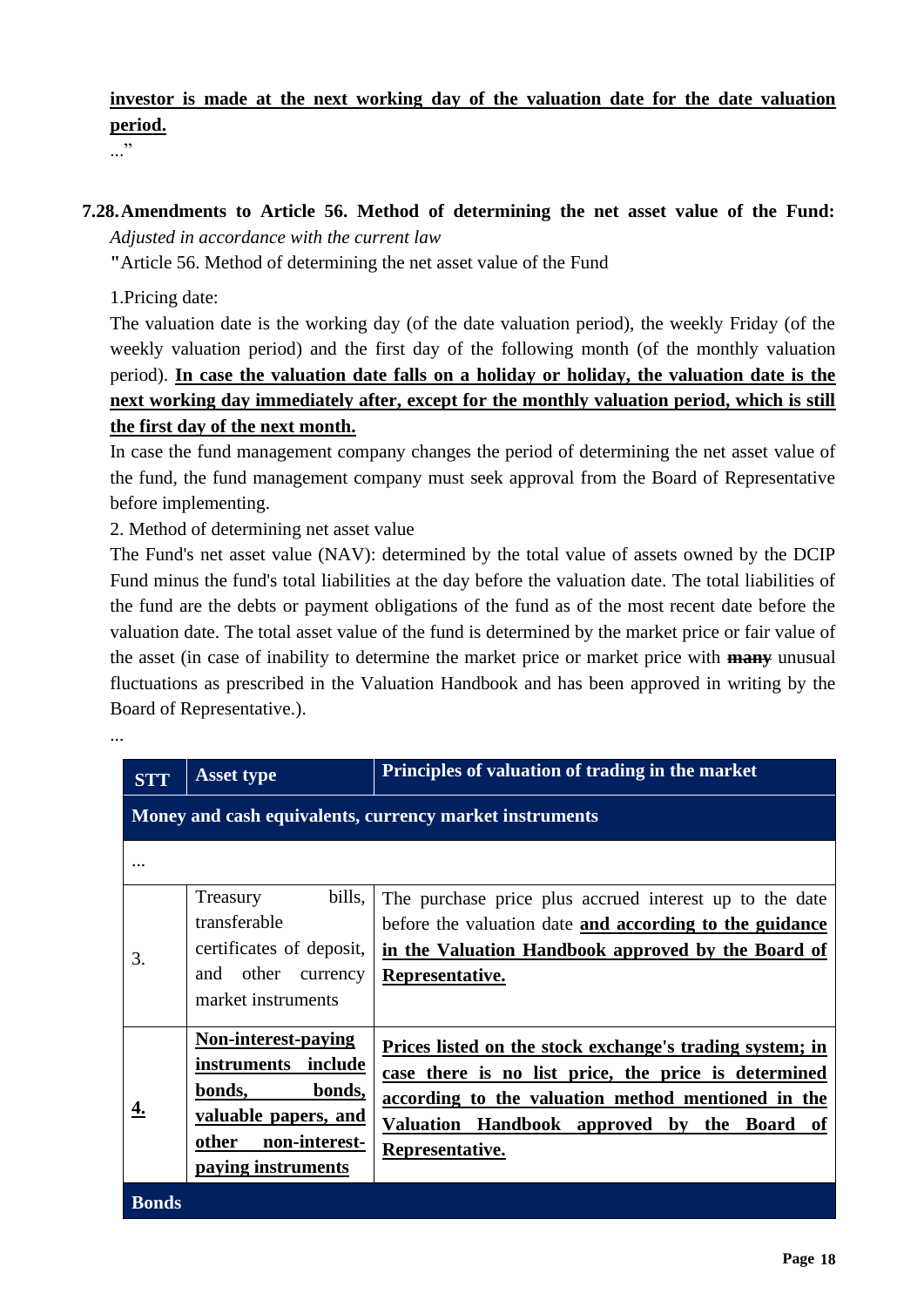| 5            | Listed bonds                                                                               | The average list price for outright transactions on the<br>trading system or other name, subject to the internal<br>regulations of the Stock Exchange on the day of the most<br>recent transaction before the valuation date plus<br>accumulated interest (if the listed price does not include<br>accumulated interest). The following cases:<br>There is no trading on the trading system at the Stock<br>Exchange for more than 15 days up to the valuation date;<br><b>or</b><br>Only transactions on the trading system at the Stock<br>Exchange at prices have <b>many</b> unusual fluctuations<br>according to the details mentioned in the Valuation<br>Handbook.<br>the bond price shall comply with the details mentioned in<br>the Valuation Handbook approved by the Board of                                              |
|--------------|--------------------------------------------------------------------------------------------|----------------------------------------------------------------------------------------------------------------------------------------------------------------------------------------------------------------------------------------------------------------------------------------------------------------------------------------------------------------------------------------------------------------------------------------------------------------------------------------------------------------------------------------------------------------------------------------------------------------------------------------------------------------------------------------------------------------------------------------------------------------------------------------------------------------------------------------|
| 6            | Unlisted bonds                                                                             | Representative.<br>The average value (clean price) of successful<br>$\omega_{\rm{max}}$<br>transactions at the last trading day before the valuation<br>date is based on quotes of at least three $(03)$ non-relevant<br>quote organizations and approved by the Board of<br>Representative plus accumulated interest $(*)$ .<br>Case:<br>insufficient quotes of at least three (03) quote<br>organizations; or<br>have sufficient quotes but there are between two<br>(02) and three (03) quote organizations that fail to<br>determine the price; or<br>the above-mentioned average price (*) has unusual<br><u>fluctuations according to the details mentioned in</u><br>the Valuation Handbook,<br>the bond price shall comply with the details mentioned in<br>the Valuation Handbook approved by the Board of<br>Representative. |
| 7            | Warrants attached to<br>convertible bonds                                                  | -The method has been approved by the Board of<br>Representative depend on the specific case                                                                                                                                                                                                                                                                                                                                                                                                                                                                                                                                                                                                                                                                                                                                            |
| 8            | <b>Bonds</b><br>organizations in state<br>dissolution<br>of<br><sub>or</sub><br>bankruptcy | of -The price determined by the method has been approved by<br>the Board of Representative depend on the specific case                                                                                                                                                                                                                                                                                                                                                                                                                                                                                                                                                                                                                                                                                                                 |
| <b>Stock</b> |                                                                                            |                                                                                                                                                                                                                                                                                                                                                                                                                                                                                                                                                                                                                                                                                                                                                                                                                                        |
| 9            | Shares listed on the<br><b>Stock</b><br>Exchange;                                          | Closing price (or other name, subject to <b>internal</b><br>$\overline{\phantom{a}}$<br>regulations under the regulations of the Stock Exchange)                                                                                                                                                                                                                                                                                                                                                                                                                                                                                                                                                                                                                                                                                       |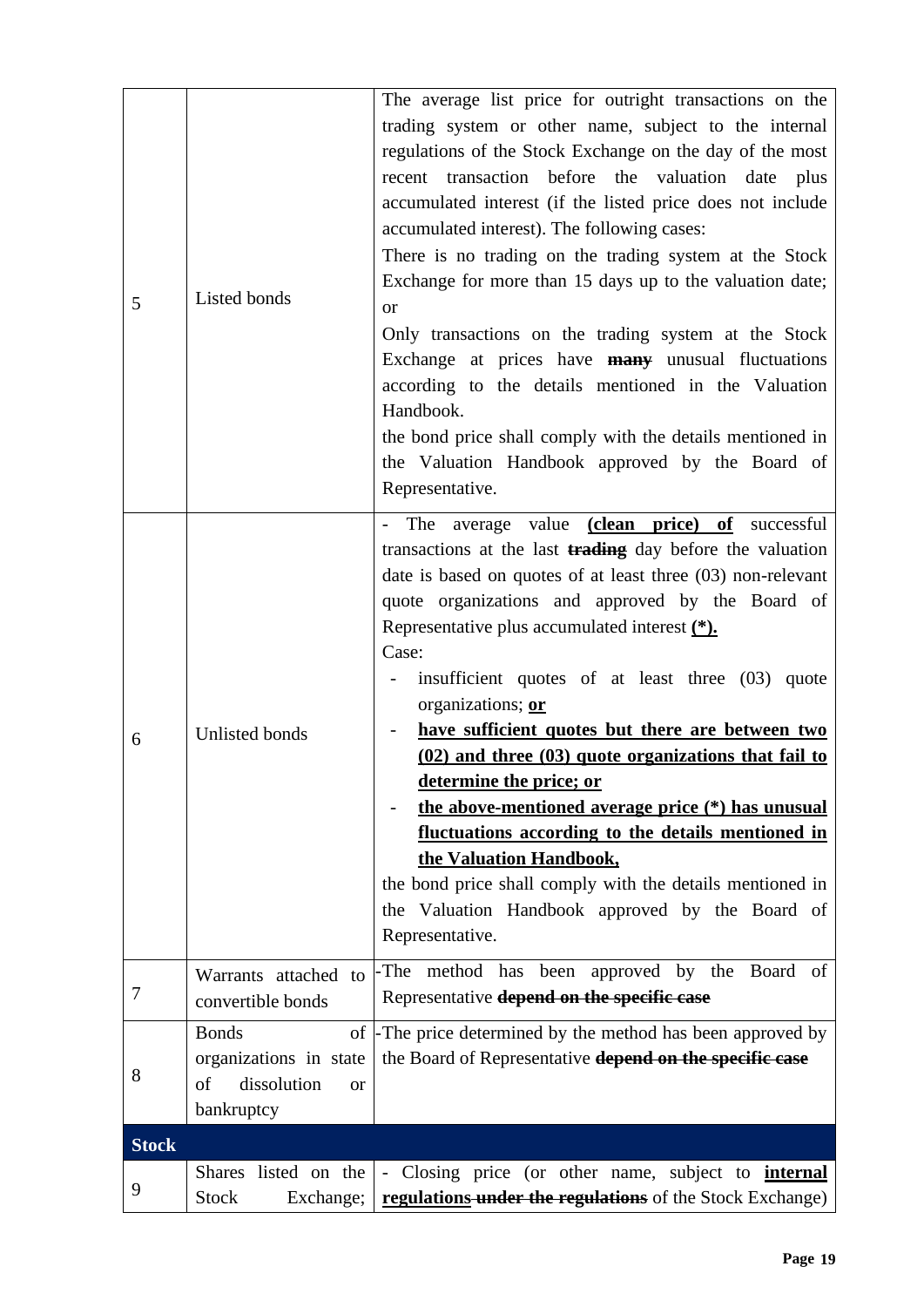|    | of<br>public<br><b>Shares</b>                                                                             | of the day of the most recent transaction before the          |
|----|-----------------------------------------------------------------------------------------------------------|---------------------------------------------------------------|
|    | companies registered                                                                                      | valuation date;                                               |
|    | for trading on upcom                                                                                      | - Where there is no transaction for more than 15 days up to   |
|    | system                                                                                                    | the valuation date, the priority taken in order from the top  |
|    |                                                                                                           | down is one of the following prices:                          |
|    |                                                                                                           | The closing price (or other name, subject to the internal     |
|    |                                                                                                           | regulations of the Stock Exchange) of the date of the most    |
|    |                                                                                                           | recent transaction within 12 months and 90 days before        |
|    |                                                                                                           | the valuation date;                                           |
|    |                                                                                                           | + Purchase price (expense price);                             |
|    |                                                                                                           | + Book value;                                                 |
|    |                                                                                                           | + The price is determined according to the method             |
|    |                                                                                                           | approved by <b>Board of Representative BOR.</b>               |
|    |                                                                                                           | During the time the securities are carrying out the exchange  |
|    |                                                                                                           | transfer procedure, use the last closing price of the last    |
|    |                                                                                                           | trading day before the valuation date.                        |
|    |                                                                                                           | In case the shares are approved for listing but there is no   |
|    |                                                                                                           | first transaction, the valuation as in the case of the first- |
|    |                                                                                                           | time public offering is in the process of carrying out the    |
|    |                                                                                                           | listing procedure.                                            |
|    |                                                                                                           | Prioritizing top-down order is one of the following prices:   |
|    | suspended<br><b>Shares</b>                                                                                | - Book value;                                                 |
| 10 | trading,<br>from<br><b>or</b>                                                                             | - Face value;                                                 |
|    | delisted or delisted                                                                                      | The price determined by the method has been approved by       |
|    |                                                                                                           | the Board of Representative.                                  |
|    |                                                                                                           | Prioritizing top-down order is one of the following prices:   |
|    | <b>Shares</b><br>of<br>the                                                                                | - 80% of the liquidation value of such stock at the date of   |
| 11 | organization in a state                                                                                   | the latest balance sheet making before the valuation date;    |
|    | dissolution<br>of<br><b>or</b>                                                                            | -The price determined by the method has been approved by      |
|    | bankruptcy                                                                                                | the Board of Representative depend on the specific case       |
|    |                                                                                                           | - The average value of successful transactions at the last    |
|    | other<br><b>Shares</b><br>and<br>contributed<br>capital<br>(including)<br>shares<br>offered for the first | trading day before the valuation date is based on quotes of   |
|    |                                                                                                           | at least three (03) non-relevant quote organizations and      |
|    |                                                                                                           | approved by the Board of Representative at the most recent    |
|    |                                                                                                           | trading day before the valuation date.                        |
|    |                                                                                                           | - In case there are not enough quotes of at least 03 non-     |
| 12 | time to the public are                                                                                    | relevant quote organizations and approved by the Board of     |
|    | of<br>the<br>process<br>in                                                                                | Representative, priority shall be given in top-down order as  |
|    | listing procedures)                                                                                       | one of the following prices:                                  |
|    |                                                                                                           | $+$ The average price from two (02) quote organizations is    |
|    |                                                                                                           | not a relevant person and approved by the Board of            |
|    |                                                                                                           | Representative;                                               |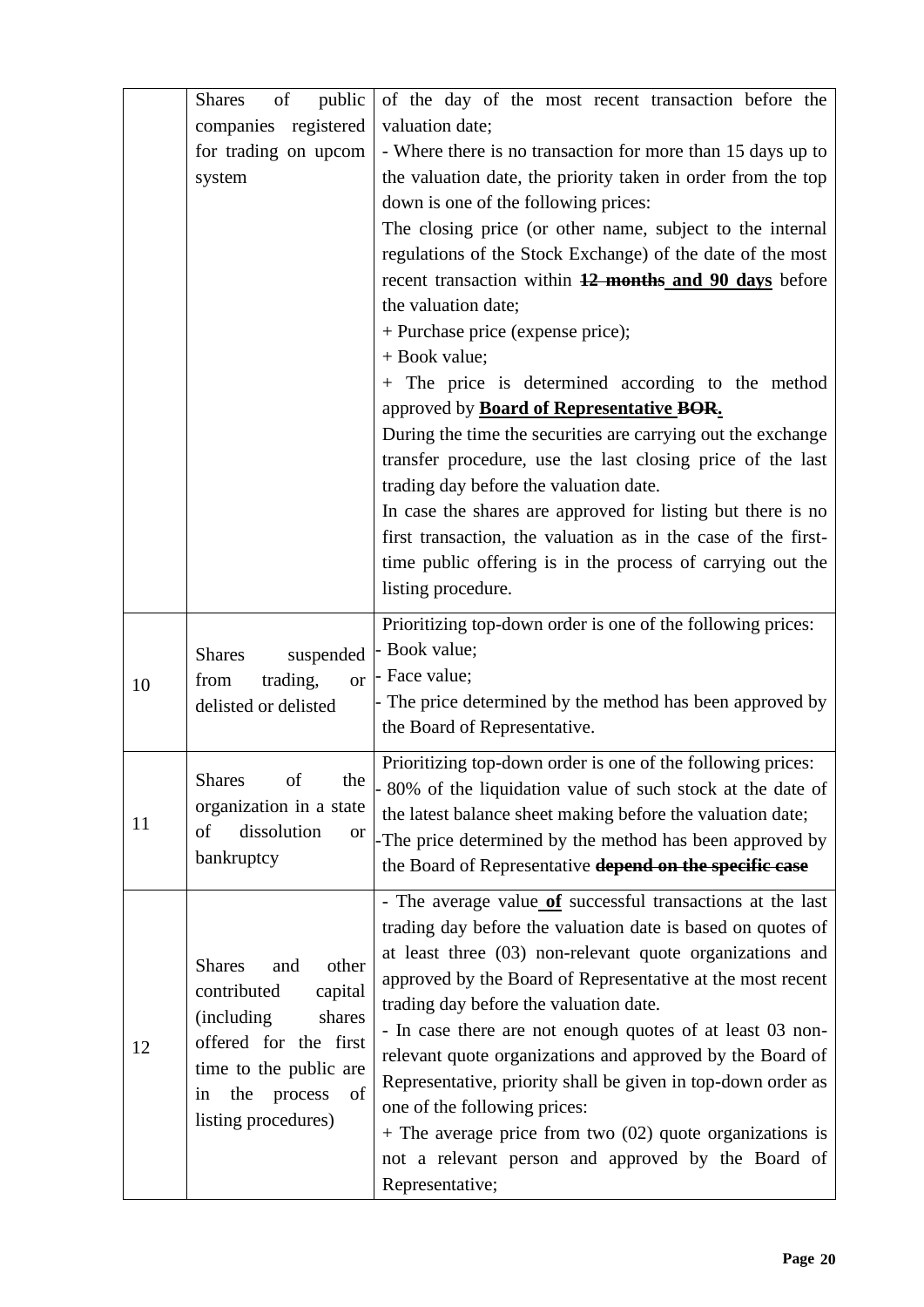|    | <b>Fund certificates</b>                | + The price of the most recent reporting period but no more<br>than <b>three <math>(03)</math> months 90 days before</b> the valuation date;<br>+ Purchase price;<br>+ Book value;<br>+ The price determined according to the theoretical model<br>has been approved by the Board of Representative.                                                                                                                                                                                                                                                                                                                                                                                                                                                                                                                                                                                                                                                                                                                                                                                                                                                                                                                                                                                                                                           |
|----|-----------------------------------------|------------------------------------------------------------------------------------------------------------------------------------------------------------------------------------------------------------------------------------------------------------------------------------------------------------------------------------------------------------------------------------------------------------------------------------------------------------------------------------------------------------------------------------------------------------------------------------------------------------------------------------------------------------------------------------------------------------------------------------------------------------------------------------------------------------------------------------------------------------------------------------------------------------------------------------------------------------------------------------------------------------------------------------------------------------------------------------------------------------------------------------------------------------------------------------------------------------------------------------------------------------------------------------------------------------------------------------------------|
| 13 | Listed<br>public<br>fund<br>certificate | Closing price (or other name as prescribed by the Stock<br><b>Exchange) of the day with the most recent transaction</b><br>before the valuation date;<br>- Where there is no transaction for more than 15 days<br>up to the valuation date, the price is determined as one<br>of the following prices:<br>+ The net asset value of such fund certificate is<br>published on the website of the fund management<br>company; or on the Exchange; or on the SSC website as<br>detailed in the Valuation Handbook;<br><u>+ Purchase price (expense price);</u><br>+ Prices determined by other methods approved by the<br><b>Board of Representative.</b><br>- Closing price (or other name according to the<br>regulations of the Stock Exchange) of the day of the<br>most recent transaction before the valuation date;<br>- Where there is no transaction for more than 15 days<br>up to the valuation date, the priority taken in order<br>from the top down is one of the following prices:<br>The closing price (or other name, subject to the internal<br>regulations of the Stock Exchange) of the most recent<br>trading day within 90 days 12 months before the<br>valuation date;<br>+ Purchase price (expense price);<br>$+$ Book value;<br>+ The price is determined according to the method<br>approved by Board of Representative. |
| 14 | Unlisted public fund<br>certificates    | - Net asset value on a fund unit at the most recent<br>valuation date of that fund certificate before the<br>valuation date of the DCIP Fund. Net asset value on a<br>fund unit at the date of the most recent transaction<br>before the valuation date.                                                                                                                                                                                                                                                                                                                                                                                                                                                                                                                                                                                                                                                                                                                                                                                                                                                                                                                                                                                                                                                                                       |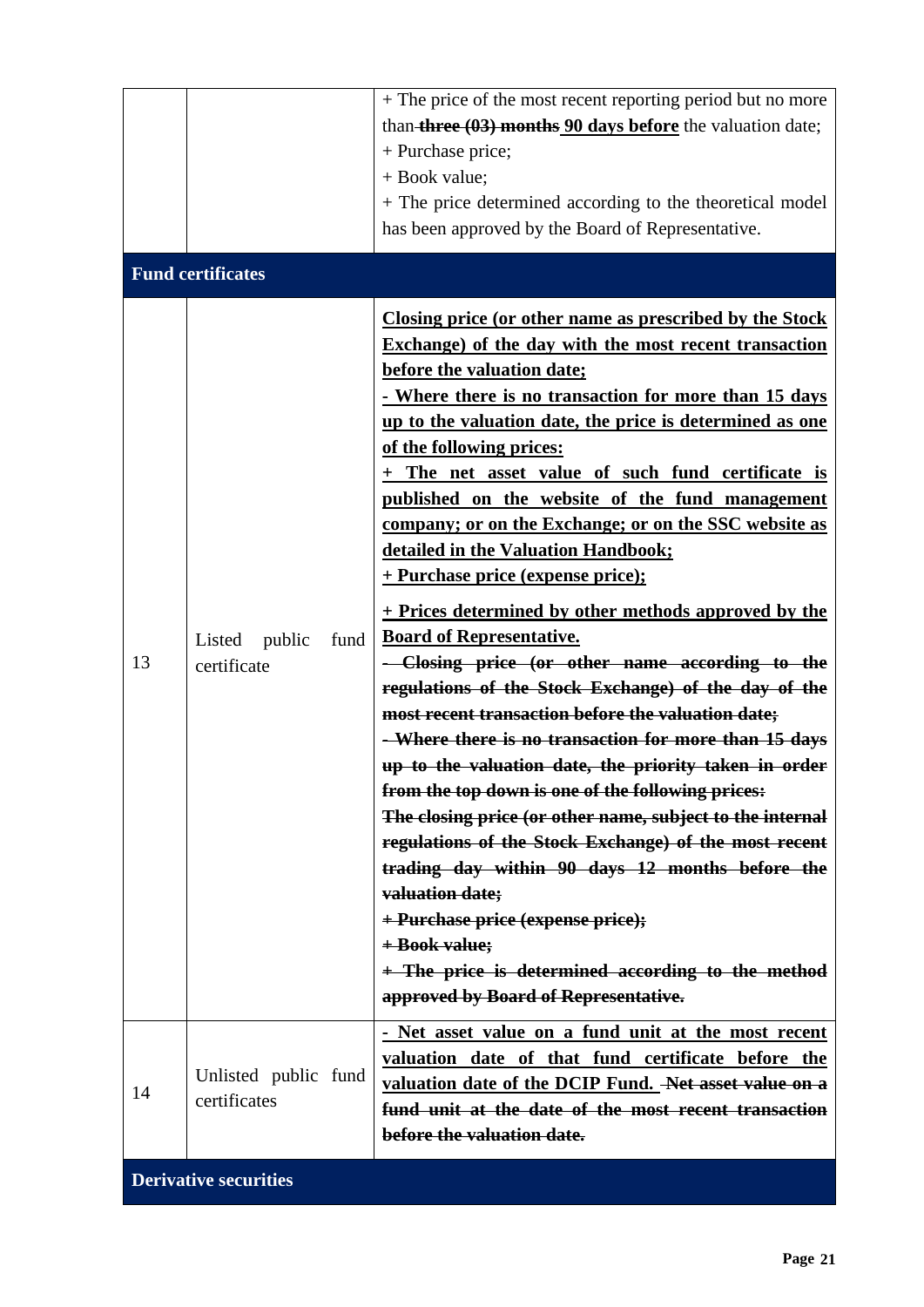| 15                  | Listed<br>derivative<br>securities                                                           | -The payment price at the end of the day as prescribed or<br>other name is listed on the trading system at the Stock<br>Exchange at the most recent trading day before the<br>valuation date.<br>- In case there is no late-day payment price or no listed<br>price on the trading system at the stock exchange on the<br>most recent <b>trading day</b> before the valuation date, the<br>price will be determined according to the Method approved<br>by the Board of Representative. |
|---------------------|----------------------------------------------------------------------------------------------|-----------------------------------------------------------------------------------------------------------------------------------------------------------------------------------------------------------------------------------------------------------------------------------------------------------------------------------------------------------------------------------------------------------------------------------------------------------------------------------------|
| 16                  | Listed<br>derivative<br>securities do not trade<br>more than 15 days up<br>to valuation date | The price determined by the method has been approved by<br>the Board of Representative depend on the specific case                                                                                                                                                                                                                                                                                                                                                                      |
| 17                  |                                                                                              |                                                                                                                                                                                                                                                                                                                                                                                                                                                                                         |
| <b>Other assets</b> |                                                                                              |                                                                                                                                                                                                                                                                                                                                                                                                                                                                                         |
| 18                  | Other<br>investable<br>assets                                                                | Depending on the specific case, the price of the assets will<br>be determined according to one of the following methods:<br>Field value is the average price of transactions made<br>successfully at the last trading day prior to the valuation<br>date provided by at least 02 (two) quote organizations; or<br>According to the method approved by the Board of<br>Representative.                                                                                                   |

Notes:

...

# **- In other situations where the valuation method cannot be determined, it shall be applied according to the detailed instructions in the Valuation Handbook approved by the Board of Representative.**

### **- Pricing methods are detailed in the Valuation Handbook.**

Net asset value of the fund  $(NAV) = Total$  assets of the fund - Total liabilities of the fund

The net asset value per fund certificate (NAV/ccq) is equal to the fund's net asset value divided by the total number of fund units in circulation at the trading day prior to the valuation date and is taken to 2 decimals.

..."

# **7.29.Amendments to Clause 1, Article 57. Fund asset valuation process:** *Adjusted in accordance*

*with current law*

"Article 57. Fund asset valuation process

1. Before the valuation date: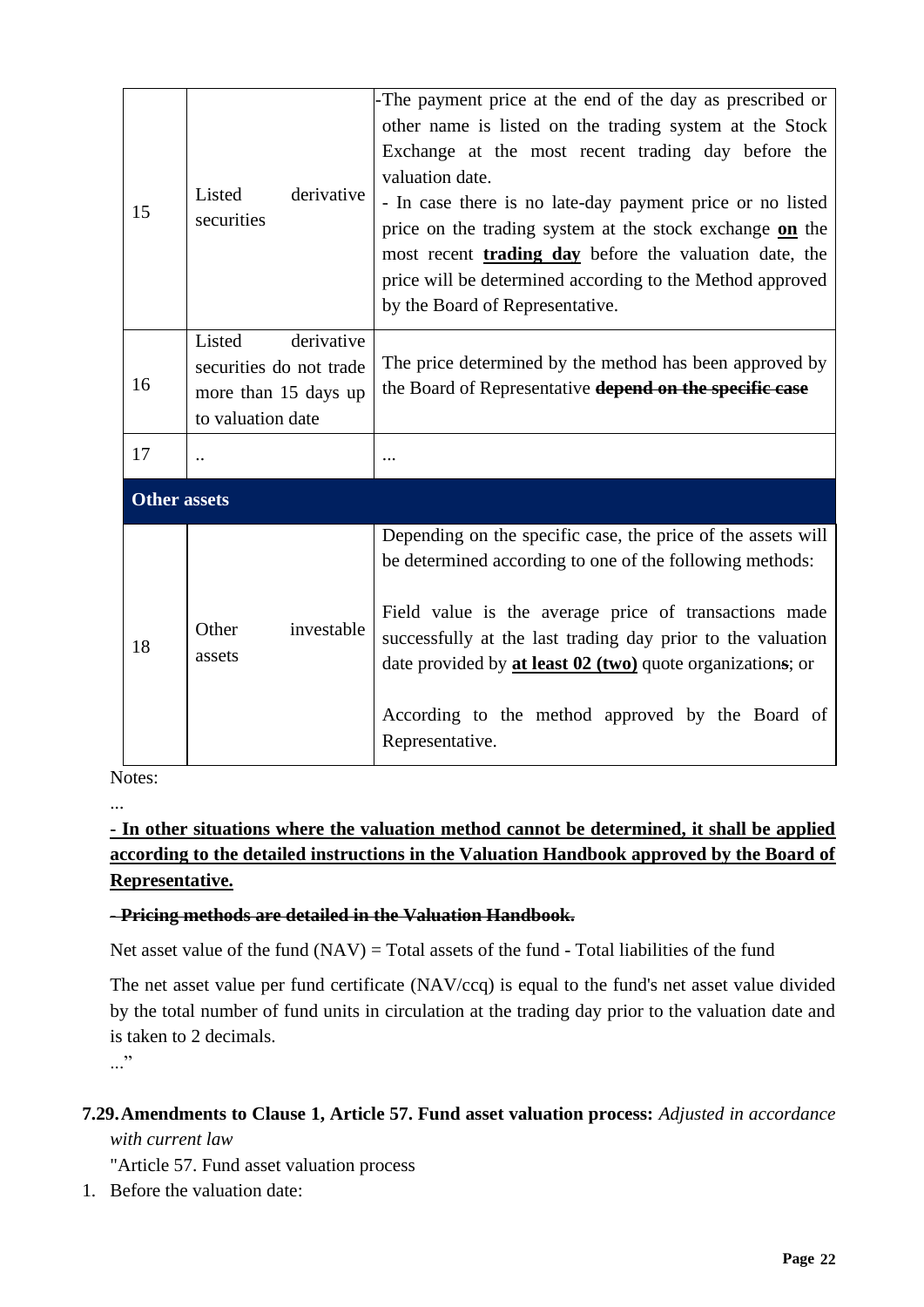Daily operations that will be updated as soon as they arise include:

...

- Payment of expenses related to funds, term deposit contracts, **certificates of deposit;**
- **7.30.Amendments to Clause 2**, **Article 59. Principles, criteria for selection and change of the organization providing quotes:** *Adjusted in accordance with current law*

"Article 59. Principles, criteria for selection and change of the organization providing quotes ...

2. Criteria for changing the organization providing quotes: When one of the following criteria:

a) **The securities company The quote provider** is no longer functional or licensed to provide quote services.

b) **The securities company The quote provider** that is quoted becomes a relevant person of the fund management company or the supervising bank. ..."

**7.31.Amendments to Clause 3**, **Article 60. Income of the Fund:** *Adjusted in accordance with the current law*

"Article 53. Income of the Fund

Income of the Fund includes the following:

...

3.Interest on deposits, **certificates of deposit.** ..."

**7.32.Amendments to Article 63. Types of service prices and fees paid by the Fund:** *Adjusted in accordance with current law*

"Article 63. Types of service prices and fees paid by the Fund

1. Fund management service price

...

The monthly service price is the total service price charged (set) for the valuation periods performed during the month.

...

2. Depository and supervisory service prices

- The price of supervisory and depository services is paid to the Bank for Supervision **and Depository** to provide supervision and depository banking services to the Fund. The service price is calculated on each NAV-based valuation period at the day before the valuation date and is paid monthly. **The number of** monthly service prices is the total service price charged (set up) for the valuation periods performed during the month.

- The maximum price of monitoring services is 0.03% NAV/year, **in all cases, the minimum price of monitoring services is VND 16,500,000 per month (excluding VAT (if any))**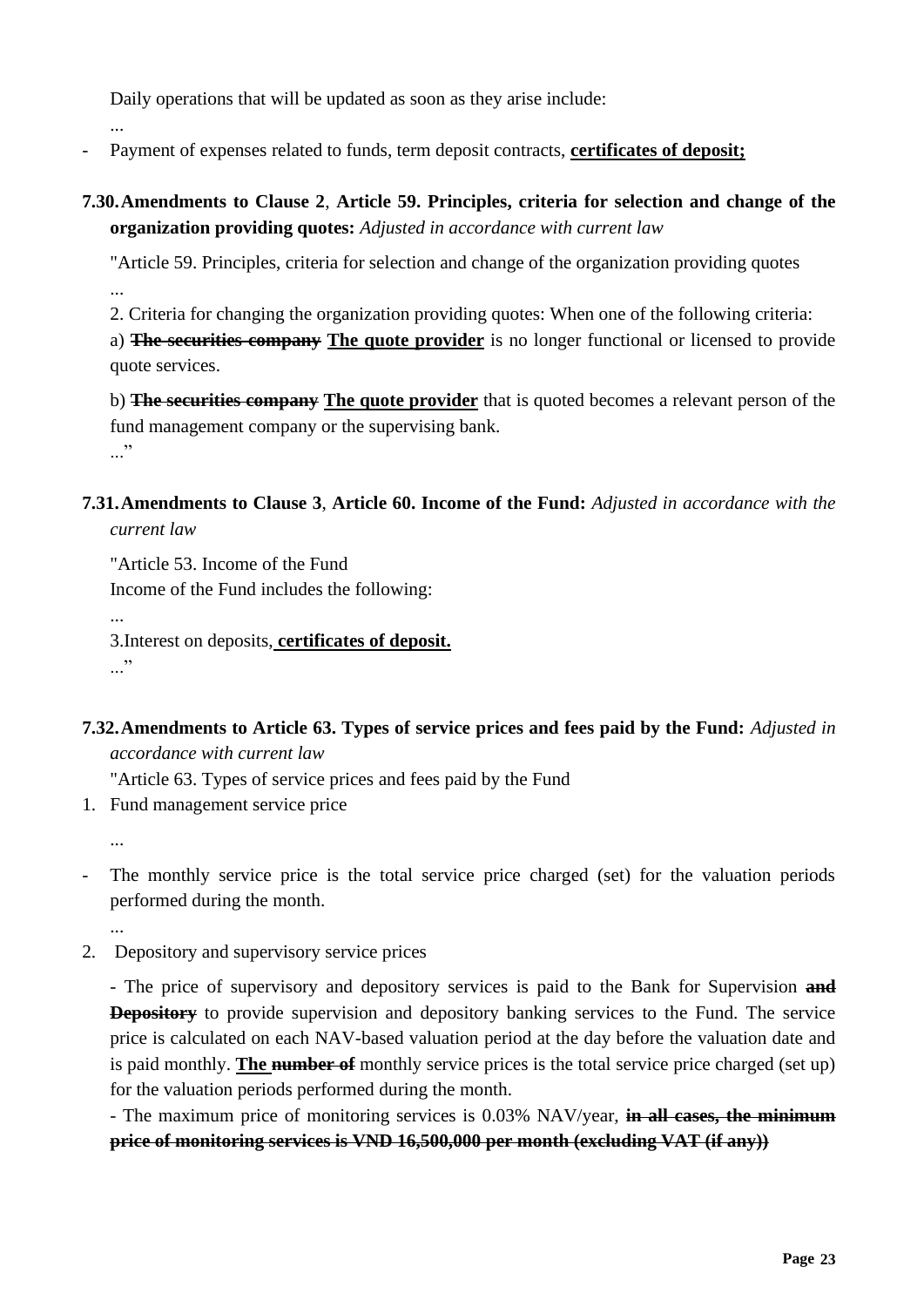- The maximum custody service price is 0.05% NAV/year, **in all cases, the minimum depository service price is VND 11,500,000 per month.** This service price does not include the maximum price of securities trading services of VND 150,000 per transaction.

The above service price does not include non-ordinary non-expenses such as payment expenses to the Depository Center, legal expenses, postage stamp expenses, transaction modification/cancellation fees, share registration fees from unlisted to listed or from convertible bonds to shares, etc....

The total price of supervision and depository services is maximum to ensure compliance with the law (**if any**).

The **number** of monthly service prices is the total service price charged (set up) for the valuation periods performed during the month.

...

The level of service and payment method of service prices are specified in the Contract between the Fund Management Company and the Service Provider.

3. Fund management service price

...

The price of fund management services is the service price paid by the DCIP Fund to the Fund Management Service Provider to the Fund.

The maximum fund management service price is 0.04% NAV/year **and is paid monthly, in any case, the minimum fund management service price is VND 28 million per month (excluding VAT (if any)).** 

The price of financial statements for the fund is VND 70,500,000 per year equivalent to VND 5,875,000 per month (excluding VAT (if any)."

...

**The total price of supervisory and depository services, the monthly minimum fund management service price and details of the amounts specified in the contract of supervisory, depository and fund administration services.**

4. Transfer agent service price

The transfer agent service price is the price paid **monthly** by **the DCIP** Fund to the Organization providing the Transfer Agent service **to the Fund**. **The price of transfer agent services is announced in the Prospectus, Summary Prospectus, on the website of the Fund Management Company, distribution agent or in other forms.**

- **Transfer agent service prices include the Service Prices specified in Clause 2, Article 42 of this Charter.**

**Include:**

**• The price of maintaining the transfer agent service is VND 10 million/month and is paid monthly.**

The formula for calculating the price of **maintaining** the transfer agent service at each valuation period in the month is determined as follows: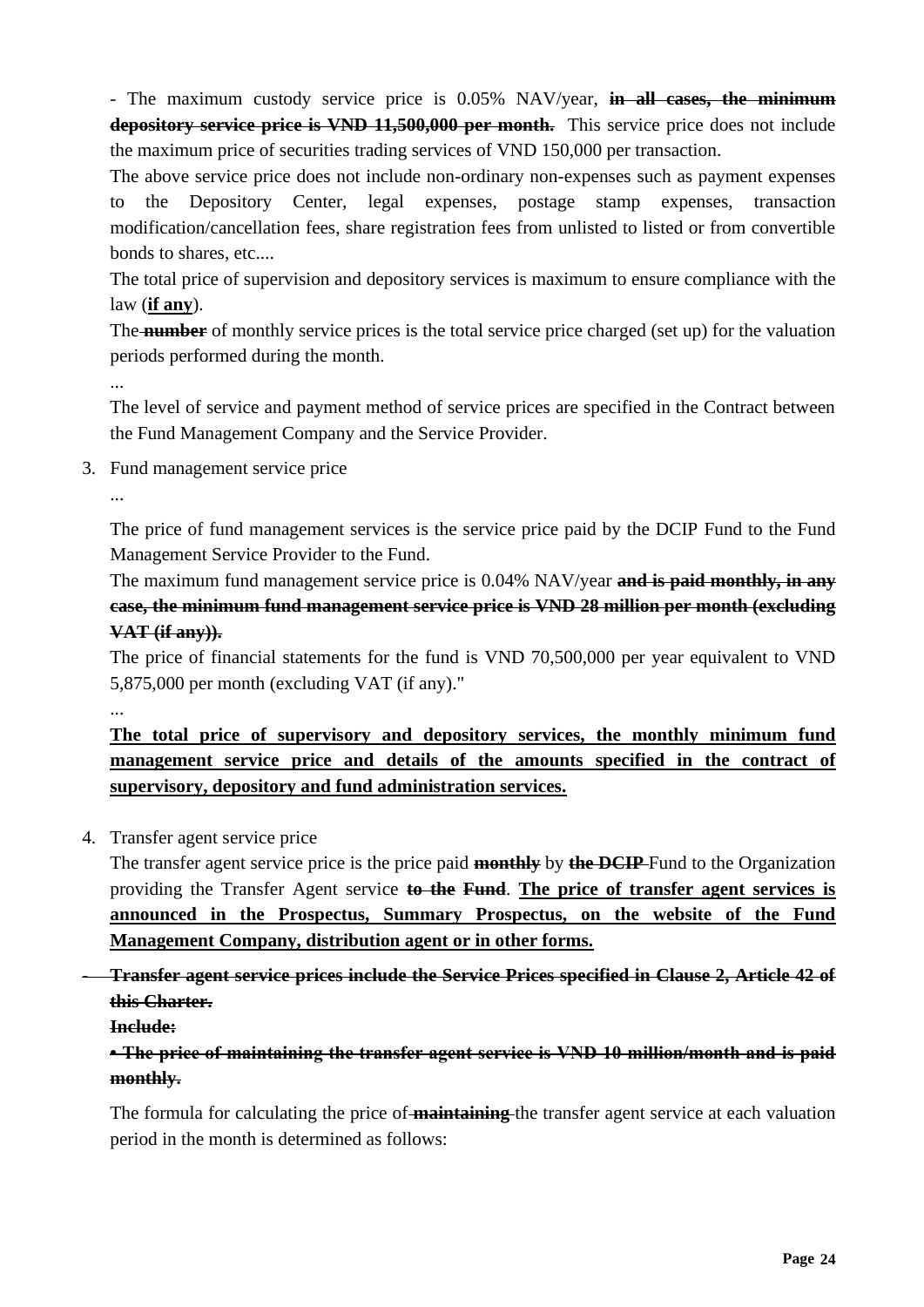Transfer agent service **maintenance** price for valuation period = **Monthly transfer agent service price of 10 million**/ actual number of days of month x number of days according to the actual calendar of the valuation cycle

**The above service price does not include VAT (if any) as prescribed by law.** …"

### **7.33.Amendments to Article 64. The fund's expenses:** *Adjusted in accordance with current law*

"Article 56. The fund's **operating expenses**

**After-tax** expenses paid by the DCIP Fund, including:

- 1. Asset management expenses payable to the Fund Management Company;
- 2. The expense of depositing treasury assets and supervision expenses paid to the supervisory **and depository** Bank;
- 3. Fund management service expenses, transfer agent services and other **valid** expenses paid by the fund management company to the relevant service provider;

...

...

- 10. Remuneration **and travel expenses** for the Board of Representative;
- ...

**15. Expenses related to the transformation of custody banks, supervising banks (if any) or other service providers;**

**16. Brokerage service price, transfer service price of asset transactions of the fund payable to the securities company does not include any other type of service price, including the price of services paid for other services or the price of services paid to third parties (implicit expenses);**

**17. Fund management companies and distribution agents shall pay for printing and issuing advertising publications and information about fund products.**

... "

# **7.34.Amendments to Chapter XIV. RESTRUCTURING, FUND DISSOLUTION:**  *Supplementing the chapter name*

**"**Chapter XIV. RESTRUCTURING AND FUND **DISSOLUTION "**

**7.35.Amendments and supplements to Article 71. Charter Registration:** *Updated of charter registration*

1....

**The DCIP Charter is supplemented and amended for the fifth time including 16 Chapters, 72 Articles and 03 Annexes according to the Resolution of the 2021 Annual Investor Meeting dated 06/04/2022 in the form of collecting opinions in writing, effective from 06/04/2022.**